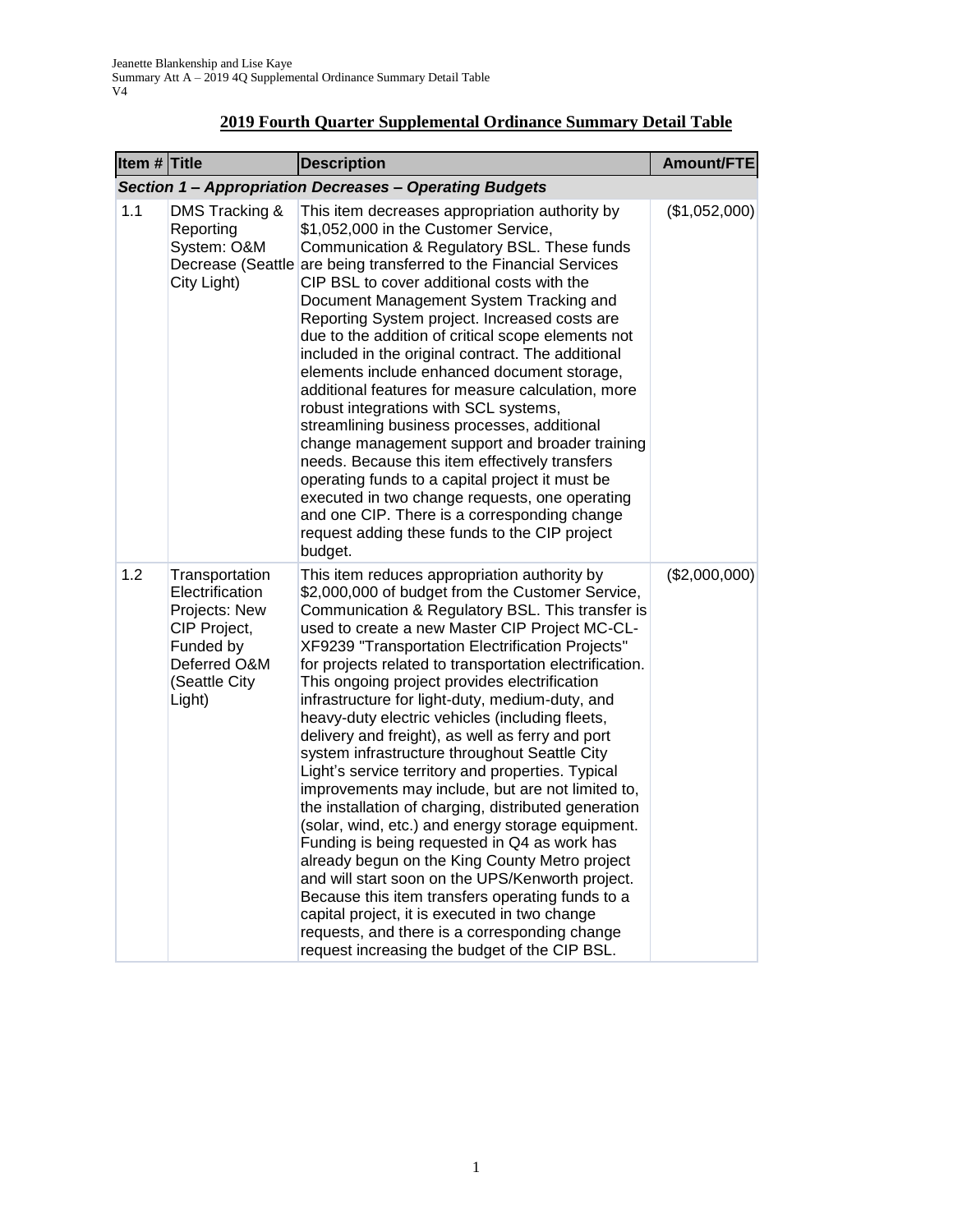| Item # Title |                                                                                                               | <b>Description</b>                                                                                                                                                                                                                                                                                                                                                                                                                                                                                                                                                                                                                                                                                                                                                                                                                             | Amount/FTE    |
|--------------|---------------------------------------------------------------------------------------------------------------|------------------------------------------------------------------------------------------------------------------------------------------------------------------------------------------------------------------------------------------------------------------------------------------------------------------------------------------------------------------------------------------------------------------------------------------------------------------------------------------------------------------------------------------------------------------------------------------------------------------------------------------------------------------------------------------------------------------------------------------------------------------------------------------------------------------------------------------------|---------------|
| 1.3          | <b>Facilities Projects</b><br>Transfers,<br>Deferred O&M<br>Reduction<br>(Seattle City<br>Light)              | This item decreases appropriation authority by<br>\$1,208,000 from the Customer Service,<br>Communication & Regulatory BSL. This funding<br>will be transferred to the Power Supply &<br>Environmental Affairs - CIP BSL to cover higher-<br>than-expected costs incurred in the Facilities,<br>Security and Emergency Management Division<br>(FSEM) to complete utility-wide conservation<br>projects such as installing programmable<br>thermostats and upgrades to lighting at numerous<br>SCL facilities. Funds are available from the<br>conservation deferred O&M account which is<br>where these costs are budgeted. Because this<br>item transfers operating funds to a capital project,<br>it is executed in two change requests, and there is<br>a corresponding change request increasing<br>funding in the capital project budget. | (\$1,208,000) |
|              |                                                                                                               | <b>Section 2- Appropriation Increases - Operating Budgets</b>                                                                                                                                                                                                                                                                                                                                                                                                                                                                                                                                                                                                                                                                                                                                                                                  |               |
| 2.1          | <b>Event Service</b><br>Representative<br>(Seattle Center)                                                    | This item increases appropriation authority by<br>\$112,000 in the Campus BSL. This request is<br>necessary to pay for costs associated with using a<br>term-limited temporary employee working as an<br>Event Service Representative. Seattle Center has<br>determined that, during the ramp up of arena<br>construction, there is a need for increased<br>oversight of limited event space on its grounds.<br>This TLT position will provide a greater level<br>coordination to better integrate event coverage in<br>spaces which could be impacted by noise, vehicle<br>traffic or other externalities emanating from the<br>arena construction site.                                                                                                                                                                                      | \$112,000     |
| 2.2          | <b>SFD and Seattle</b><br>Colleges AA<br>Pathway<br>(Department of<br><b>Education and</b><br>Early Learning) | This item increases appropriation authority by<br>\$55,000 in the Post-Secondary Programs BSL<br>(BO-EE-IL300) for developing a new Firefighter<br>Training Associate of Arts (AA) pathway at the<br>Seattle Colleges. The total cost to develop the<br>curriculum in partnership with the Seattle Fire<br>Department is \$70,000. This request is for<br>General Fund resources, and the remaining<br>\$15,000 of the cost will come from levy<br>underspend.                                                                                                                                                                                                                                                                                                                                                                                 | \$55,000      |
| 2.3          | Seattle Storm<br><b>Relocation Costs</b><br>(Finance General)                                                 | This item increases appropriation authority in the<br>Finance General Reserve Budget Control Level by<br>\$2.6 million to pay for the Seattle Storm's<br>relocation costs, per the amended facility use<br>agreement between the Storm and the City as<br>approved by the Council. While KeyArena is<br>undergoing redevelopment, the Storm has been<br>displaced from playing games there. Under the<br>amended facility use agreement, the City must<br>pay for certain lost revenues and increased costs<br>related to this displacement.                                                                                                                                                                                                                                                                                                   | \$2,600,000   |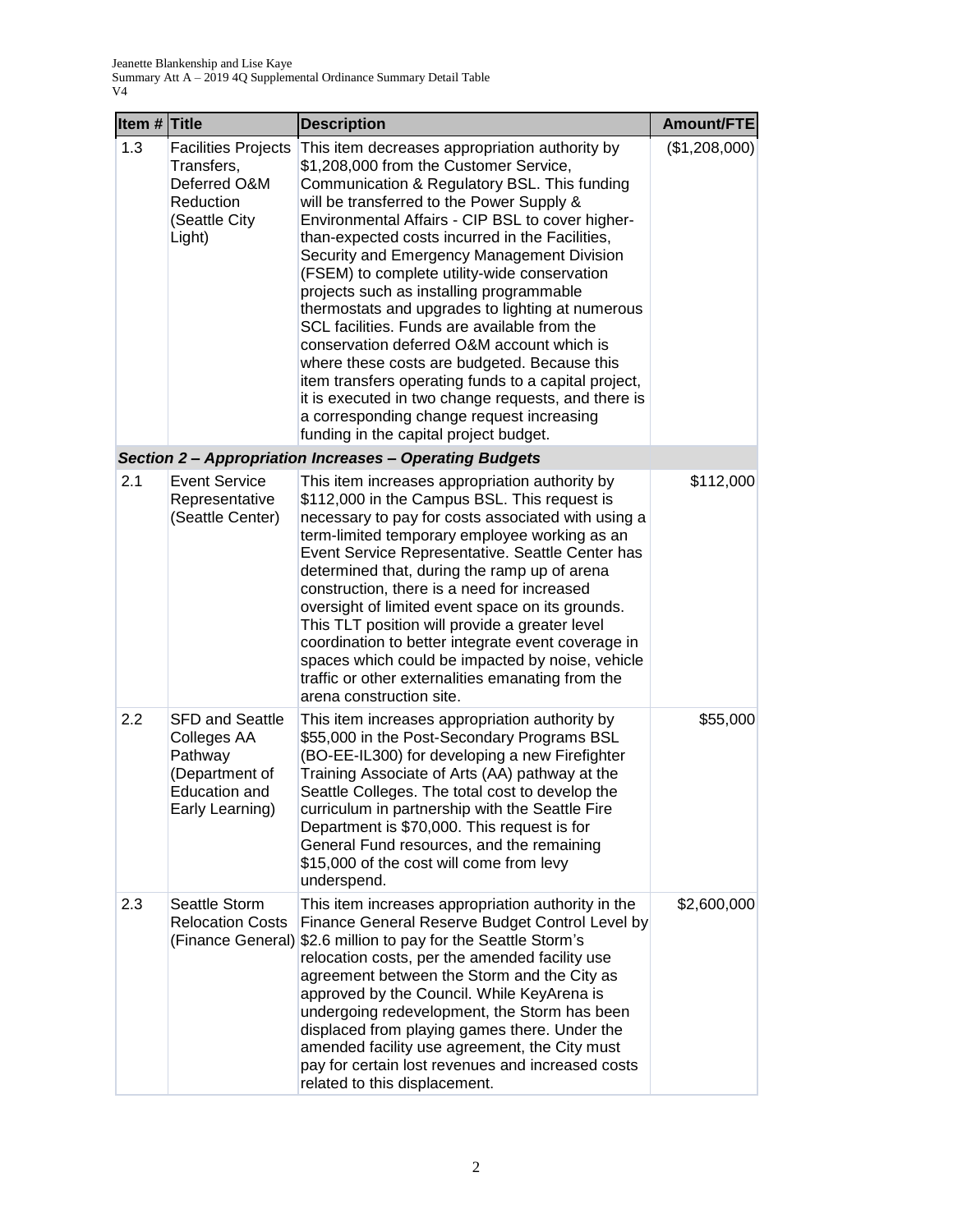| Item $#$ Title |                                                                                                     | <b>Description</b>                                                                                                                                                                                                                                                                                                                                                                                                                                                            | Amount/FTE   |
|----------------|-----------------------------------------------------------------------------------------------------|-------------------------------------------------------------------------------------------------------------------------------------------------------------------------------------------------------------------------------------------------------------------------------------------------------------------------------------------------------------------------------------------------------------------------------------------------------------------------------|--------------|
| 2.4            | <b>HXM Fire</b><br>Citations<br>Technology<br>Preparation<br>(Office of Hearing<br>Examiner)        | This item increases appropriation authority by<br>\$15,000 in the Office of the Hearing Examiner<br>BSL to fund a contract with a consultant to<br>prepare the Office of the Hearing Examiner's case<br>management system to receive Seattle Fire<br>Department citations appeals.                                                                                                                                                                                            | \$15,000     |
| 2.5            | Commission<br>Support<br>(Executive (Office<br>for Civil Rights))                                   | This item increases appropriation authority by<br>\$25,000 in the Office for Civil Right BSL<br>(BO_CR_X1R00) and provides resources to the<br>Office for Civil Right (OCR) to staff the Disabilities<br>Commission. This is a one-time request to meet<br>the staffing needs in 2019. The 2020 Proposed<br>Budget includes ongoing funding to increasing<br>staffing for the commissions.                                                                                    | \$25,000     |
| 2.6            | Indigenous<br>People's Day<br>(Executive (Office<br>for Civil Rights))                              | This increases appropriation authority by \$12,000<br>to the Office for Civil Rights BSL (BO_CR_X1R00)<br>and provide resources to the Office for Civil Rights<br>(OCR) to fully fund the events and activities for the<br>City of Seattle's annual Indigenous People's Day<br>celebration, including but not limited to the<br>morning march, the daytime City Hall celebration,<br>and the evening celebration at the Day Break Star<br>Center.                             | \$12,000     |
| 2.7            | <b>New Director</b><br>Expenses<br>Adjustment<br>(Executive (Office<br>of Economic<br>Development)) | This item increases appropriation by \$46,000 in<br>the Leadership and Administration BSL. This is<br>necessary to fund the expenses due to the hiring<br>of a new office director in April 2019, which<br>includes position, moving, and HR-related<br>expenses. These expenses were not anticipated<br>in the 2019 Adopted Budget and, thus, there are<br>no resources available.                                                                                           | \$46,094     |
| 2.8            | <b>Authority Update</b><br>for Multifamily<br>Housing<br>of Housing))                               | This item increases appropriation authority by \$28<br>million in the Multifamily Housing BSL. The Office<br>of Housing needs this appropriation authority to<br>(Executive (Office make short-term loans for site acquisition or<br>directly for site acquisition, which it's allowed to do<br>up to \$30 million. The Office needs this additional<br>appropriation authority to encumber these loans<br>before the end of the year. No additional revenue<br>is necessary. | \$28,000,000 |
| 2.9            | <b>Termination Pay</b><br>(Executive (Office<br>of Planning and<br>Community<br>Development))       | This item increases appropriation authority by<br>\$14,500 in the Planning and Community<br>Development BSL (BO-PC-X2P00). This General<br>Fund allocation will be used to pay for one<br>termination payout in mid-2019.                                                                                                                                                                                                                                                     | \$14,500     |
| 2.10           | Workers'<br>Compensation<br>(Executive (Office<br>of Planning and<br>Community<br>Development))     | This item increases appropriation authority by<br>\$70,000 in the Planning and Community<br>Development BSL (BO-PC-X2P00). This General<br>Fund allocation is needed to pay for Workers'<br>Compensation charges billed by SDHR.                                                                                                                                                                                                                                              | \$70,000     |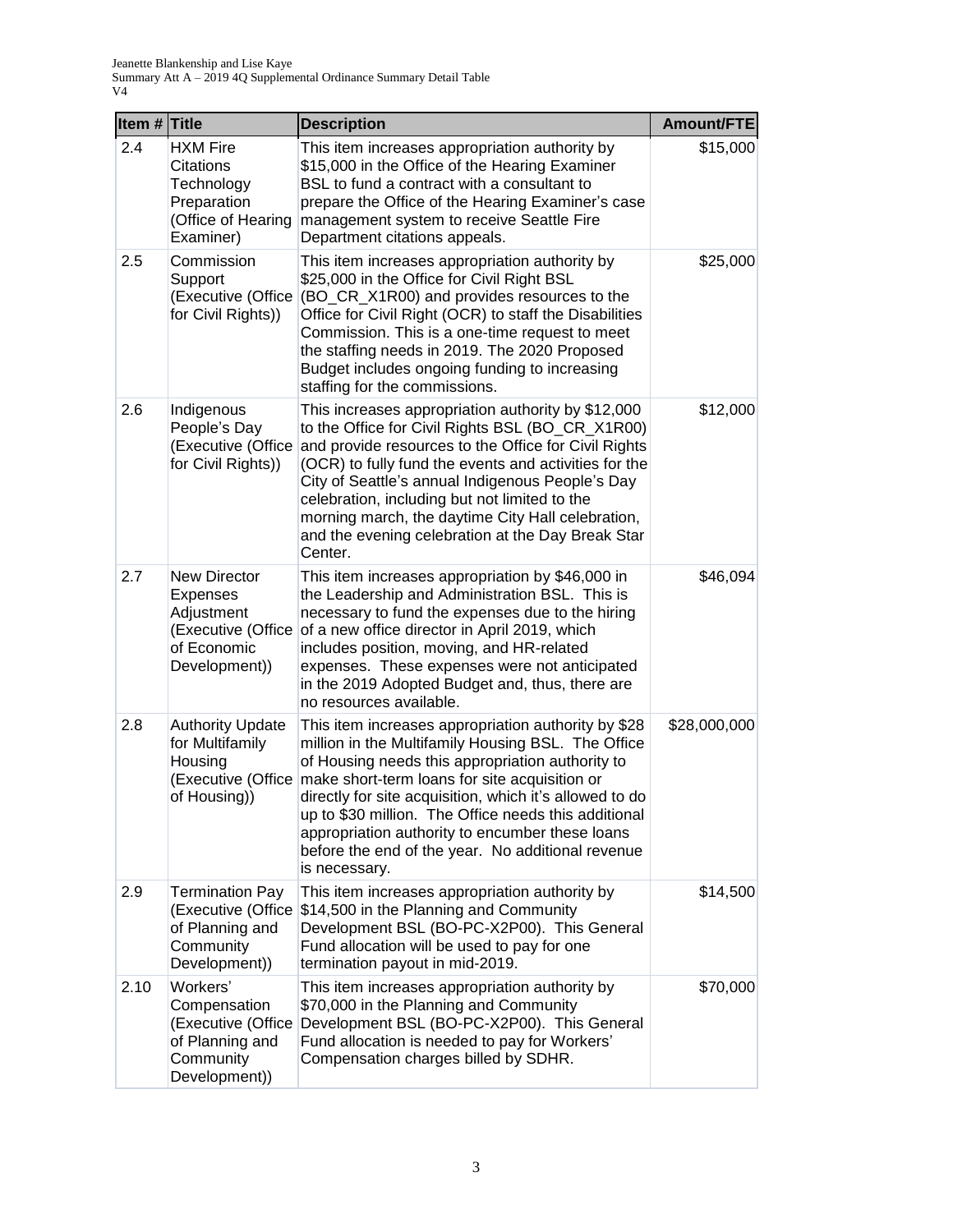| Item # Title |                                                                                                                       | <b>Description</b>                                                                                                                                                                                                                                                                                                                                                                                                                                                                                                                                                                                               | Amount/FTE   |
|--------------|-----------------------------------------------------------------------------------------------------------------------|------------------------------------------------------------------------------------------------------------------------------------------------------------------------------------------------------------------------------------------------------------------------------------------------------------------------------------------------------------------------------------------------------------------------------------------------------------------------------------------------------------------------------------------------------------------------------------------------------------------|--------------|
| 2.11         | Unemployment<br><b>Insurance Fund</b><br>Appropriation<br>Increase (Seattle<br>Department of<br>Human<br>Resources)   | This item increases appropriation authority by<br>\$200,000 in the Unemployment Services BSL.<br>The budget authority is necessary to pay higher-<br>than-anticipated unemployment costs and is<br>funded by existing Unemployment Insurance Fund<br>balance.                                                                                                                                                                                                                                                                                                                                                    | \$200,000    |
| 2.12         | Short-Term<br>Purchased<br>Power, Additional<br>Purchase<br><b>Authority (Seattle</b><br>City Light)                  | This item increases appropriation authority by<br>\$15.0 million in the BO-CL-S Short-Term<br>Purchased Power BSL. Due to a variety of factors<br>including low precipitation, an extended winter<br>with colder temperatures, relatively high market<br>prices for energy, and early depletion of<br>snowpack, City Light will spend more on short-<br>term power purchases than originally anticipated.                                                                                                                                                                                                        | \$15,000,000 |
| 2.13         | Termination<br>Payout<br>Reimbursement<br>(Seattle<br>Department of<br>Human<br>Resources)                            | This item increases appropriation authority by<br>\$550,370 in the Leadership and Administration<br>BSL. The budget authority and funding is<br>necessary to cover unbudgeted, historically high<br>employee termination payout expenses that<br>cannot be absorbed within the existing SDHR<br>budget.                                                                                                                                                                                                                                                                                                          | \$550,370    |
| 2.14         | 2019 Emergency<br>Response<br>(Seattle<br>Department of<br>Transportation)                                            | This item increases appropriation authority by<br>\$5,037,859 in the Maintenance Operations BSL<br>(BO-TR-17005). This request is necessary to fund<br>emergency response and services for the 1st<br>Quarter 2019 snow and ice events, Seattle<br>Squeeze mitigation events, emergency<br>polychlorinated biphenyls (PCB) cleanup in the<br>right-of-way, and other emergency response<br>events that took place in 2019. Of the \$5,037,859<br>appropriation, \$1,000,000 is funded from the<br>General Fund and the remainder is funded by a<br>one-time use of fund balance from the<br>Transportation Fund. | \$5,037,859  |
| 2.15         | Increase<br>appropriation for<br>unexpected<br>personnel and<br>services costs<br>(Community<br>Police<br>Commission) | This item increases appropriation authority by<br>\$40,000 in the Office of the Community Police<br>Commission BSL. This request is necessary to<br>pay for unexpected expenses related to personnel<br>costs and increased professional services for the<br>mandated and elective work plan of the<br>Community Police Commission.                                                                                                                                                                                                                                                                              | \$40,000     |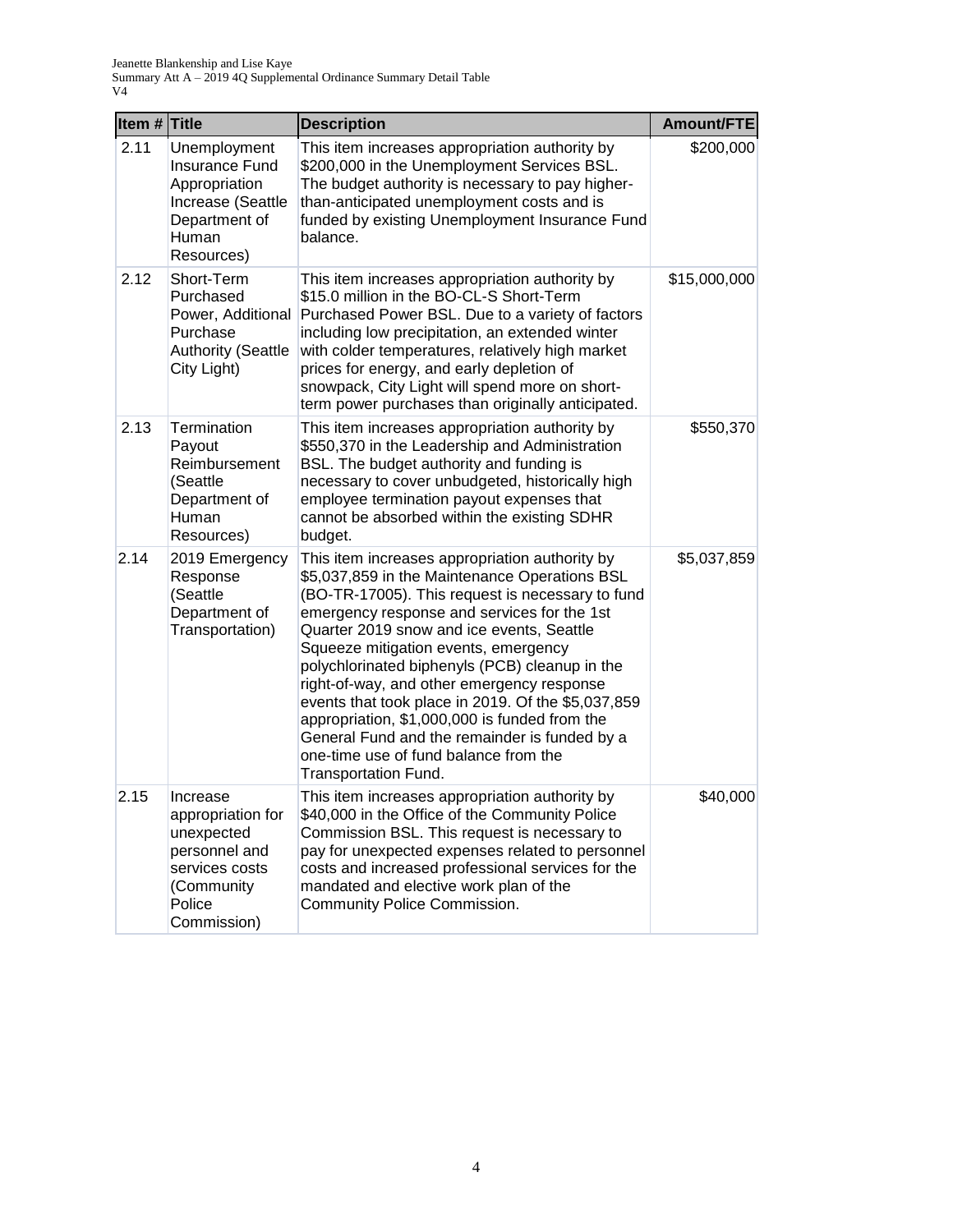| Item $#$ Title |                                                                                                                                         | <b>Description</b>                                                                                                                                                                                                                                                                                                                                                                                                                                                                                                                                                                                                                                                                                                                                                                                                                                                                                                  | Amount/FTE  |
|----------------|-----------------------------------------------------------------------------------------------------------------------------------------|---------------------------------------------------------------------------------------------------------------------------------------------------------------------------------------------------------------------------------------------------------------------------------------------------------------------------------------------------------------------------------------------------------------------------------------------------------------------------------------------------------------------------------------------------------------------------------------------------------------------------------------------------------------------------------------------------------------------------------------------------------------------------------------------------------------------------------------------------------------------------------------------------------------------|-------------|
|                |                                                                                                                                         | Section 3 - Appropriation Increases - Operating Budgets - Backed by Misc Revenues                                                                                                                                                                                                                                                                                                                                                                                                                                                                                                                                                                                                                                                                                                                                                                                                                                   |             |
| 3.1            | Art in the Parks<br>Increase<br>(Executive (Office<br>of Arts and<br>Culture))                                                          | This item increases appropriation authority by<br>\$7,879 in the Arts and Cultural Programs BSL.<br>Office of Arts & Cultures (Arts) implements the<br>Arts in Parks program for Seattle Parks and<br>Recreation (SPR). The program is intended to<br>activate City parks and provide opportunities for<br>artists to complete work that engages with the<br>community. This project has an associated MOU<br>between Arts and SPR that is renewed annually,<br>in 2019 for a maximum of \$242,500. However, the<br>appropriated budget for the project was \$234,621.<br>This increase would allow for the full amount of<br>the MOU to be implemented.                                                                                                                                                                                                                                                            | \$7,879     |
| 3.2            | Appropriation for<br>SDOT-backed<br>Project<br>Management on<br>Major Capital<br>Projects<br>(Executive (City<br><b>Budget Office))</b> | This item increases appropriation authority by<br>\$115,000 in the City Budget Office BSL. The City<br>Budget Office (CBO) does project management<br>related work on major capital projects in the city.<br>The Seattle Department of Transportation funds<br>this work through a transfer to the General Fund.                                                                                                                                                                                                                                                                                                                                                                                                                                                                                                                                                                                                    | \$115,000   |
| 3.3            | TRIP - ICMS<br>Phase 1 - Costs<br>increase<br>(Department of<br>Finance &<br>Administrative<br>Services)                                | This item increases appropriation authority by<br>\$1,543,000 in the Regulatory Compliance and<br>Consumer Protection BSL in the General Fund.<br>This request is necessary to pay for a project<br>change order in the Transit Regulation<br>Improvement Project (TRIP) implementation<br>project. TRIP is the module on the City's Accela<br>platform that will simplify and improve licensing<br>and permitting processes for taxi, for-hire, and<br>transportation network companies (TNCs). The<br>change order adds a series of stabilization<br>releases, the expansion of a vendor contract for<br>custom development, and the engagement of a<br>new vendor to develop and implement a custom<br>mobile application for enforcement to the original<br>contract. Seattle IT and FAS worked together to<br>develop the scope of the project change order for<br>which payment will be due in 2019 and 2020. | \$1,543,279 |
| 3.4            | Correcting 2018<br><b>General Fund</b><br>Contribution to<br>Revenue                                                                    | This item increases appropriation authority by<br>\$3,850,594 in the Appropriations to Special Funds<br>BCL. In 2018, the General Fund contribution to<br>the Revenue Stabilization Fund was inadvertently<br>Stabilization Fund recorded in the Cumulative Reserve Unrestricted<br>(Finance General) Fund. This item provide the appropriation authority<br>to correct this by moving cash from the<br>Cumulative Reserve Unrestricted Fund to the<br>Revenue Stabilization Fund.                                                                                                                                                                                                                                                                                                                                                                                                                                  | \$3,850,594 |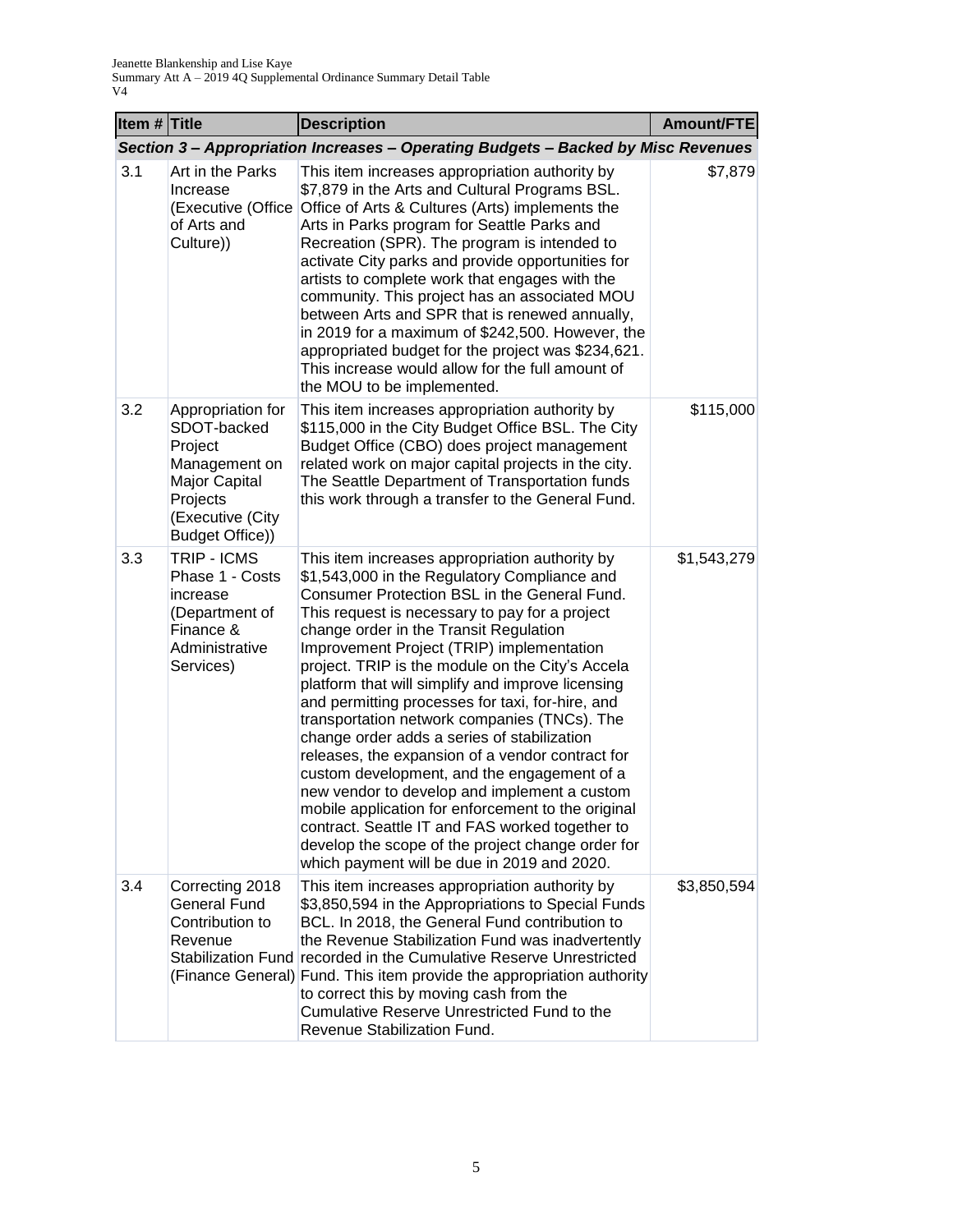| Item # Title |                                                                                              | <b>Description</b>                                                                                                                                                                                                                                                                                                                                                                                                                                                                                                                                                                                                                                                                                                                                                   | Amount/FTE  |
|--------------|----------------------------------------------------------------------------------------------|----------------------------------------------------------------------------------------------------------------------------------------------------------------------------------------------------------------------------------------------------------------------------------------------------------------------------------------------------------------------------------------------------------------------------------------------------------------------------------------------------------------------------------------------------------------------------------------------------------------------------------------------------------------------------------------------------------------------------------------------------------------------|-------------|
| 3.5          | Cash transfer<br>between 2016<br>and 2018 bond<br>funds (Finance<br>General)                 | This item increases appropriation authority by<br>\$458,000 in the Support to Special Funds BSL.<br>This item is transferring available resources in the<br>2016 LTGO Bond Fund to cover a resource<br>shortfall in the 2018 LTGO bond fund. Prior to<br>issuing the 2018 LTGO bonds, the City reduced<br>the budgeted bond issuance amount for the<br>Summit Reimplementation (SRI) project to align<br>with the revised projection of cash flow needs.<br>The project was completed in April 2019 within<br>budget, however the bond proceeds available to<br>support the project were not enough due to the<br>change in the issuance amount. This transfer<br>provides the additional resources to cover the full<br>cost budgeted from the 2018 LTGO Bond Fund. | \$458,000   |
| 3.6          | Shop the<br>Squeeze SDOT<br>MOU (Executive<br>(Office of<br>Economic<br>Development))        | This item increases appropriation authority by<br>\$85,000 in the Leadership and Administration<br>BSL. The Seattle Department of Transportation<br>(SDOT) entered into a MOU with the Office of<br>Economic Development (OED) in 2019 for<br>communications support to develop<br>#ShoptheSqueeze, a communications campaign<br>reminding shoppers that Seattle is still "open for<br>business," which encouraged continued shopping<br>downtown by utilizing alternative transit options.<br>SDOT paid OED for these expenses earlier this<br>year, and now that revenue and appropriation<br>authority is being recognized in OED.                                                                                                                                | \$85,000    |
| 3.7          | <b>Streetcar</b><br>Operations<br>(Seattle<br>Department of<br>Transportation)               | South Lake Union This item increases appropriation authority by<br>\$2,355,704 in the South Lake Union Streetcar<br>Operations BSL (BO-TR-12001). This is a<br>technical adjustment to align the budget with<br>accounting practices that have recently changed<br>between the City and King County. Of this<br>amount, \$805,704 is from ORCA fare revenue and<br>\$1.55 million is from a King County Metro (KCM)<br>contribution.                                                                                                                                                                                                                                                                                                                                 | \$2,355,704 |
| 3.8          | Operations<br>(Seattle<br>Department of<br>Transportation)                                   | First Hill Streetcar This item increases appropriation authority by<br>\$984,664 in the First Hill Streetcar Operations<br>BSL (BC-TR-12002). This is a technical<br>adjustment to align the budget with accounting<br>practices that have recently changed between the<br>City and King County. This appropriation increase<br>is supported by ORCA fare revenue.                                                                                                                                                                                                                                                                                                                                                                                                   | \$984,664   |
| 3.9          | Drug<br>Enforcement<br>Administration<br><b>Task Force</b><br>(Seattle Police<br>Department) | This item increases appropriation authority by<br>\$56,391 in the Narcotics Investigations BSL from<br>the U.S. Department of Justice. This funding<br>reimburses SPD for costs of detective overtime<br>associated with the investigation of drug cases.<br>The purpose of this work is to disrupt and interdict<br>the flow of illegal drugs into the City. There are no<br>matching requirements or capital improvement<br>projects associated with this item.                                                                                                                                                                                                                                                                                                    | \$56,391    |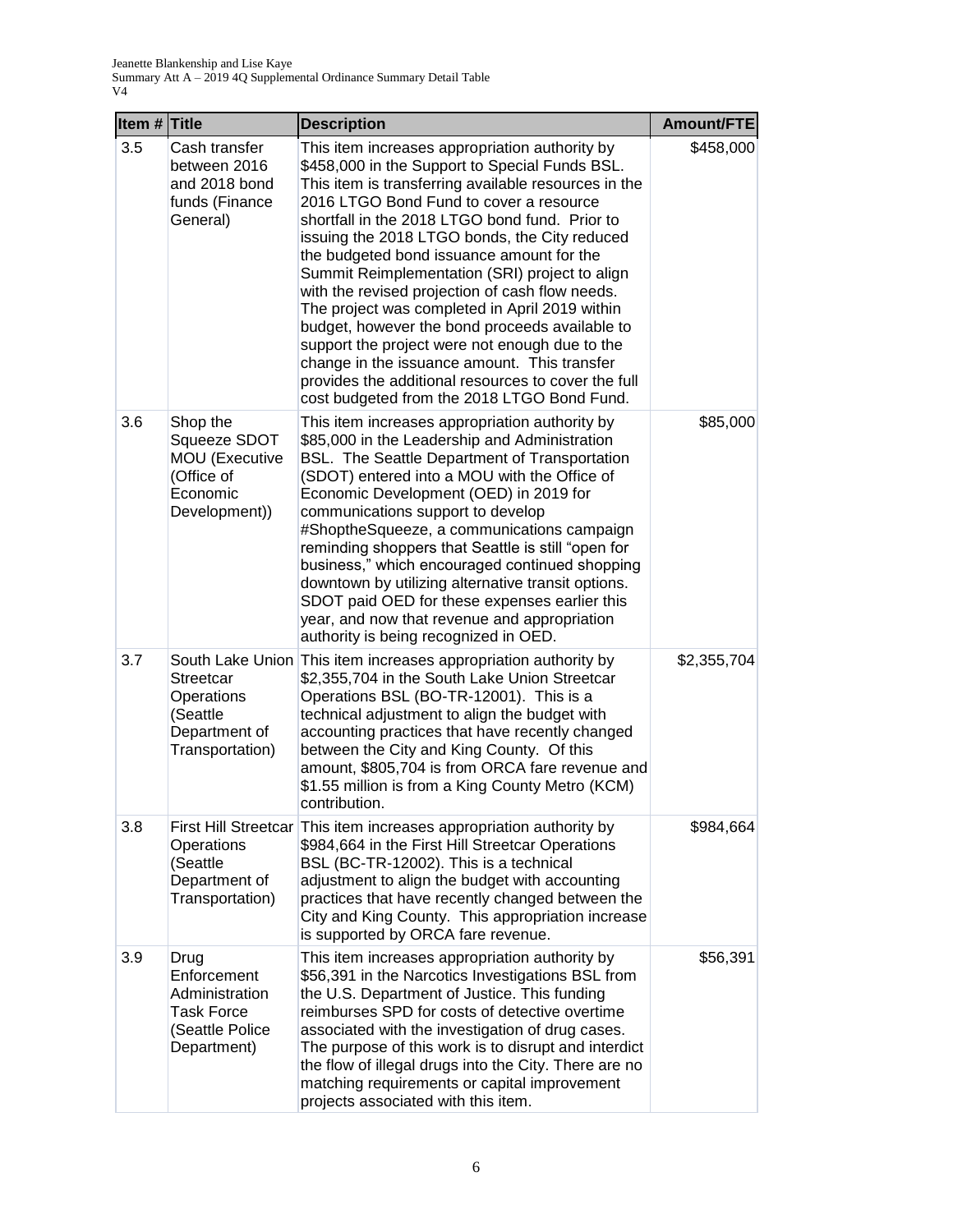| Item $#$ Title |                                                                                                      | <b>Description</b>                                                                                                                                                                                                                                                                                                                                                                                                                                                                                                                                                                                            | Amount/FTE |
|----------------|------------------------------------------------------------------------------------------------------|---------------------------------------------------------------------------------------------------------------------------------------------------------------------------------------------------------------------------------------------------------------------------------------------------------------------------------------------------------------------------------------------------------------------------------------------------------------------------------------------------------------------------------------------------------------------------------------------------------------|------------|
| 3.10           | Force (Seattle<br>Police<br>Department)                                                              | Safe Streets Task This item increases appropriation authority by<br>\$132,746 in the Violent Crimes BSL from the<br>Federal Bureau of Investigation (FBI). This<br>funding reimburses SPD for overtime spent while<br>working with the FBI to identify, disrupt, and<br>dismantle existing and emerging violent criminal<br>enterprises and gangs in King County, as well as<br>other individuals and groups whose criminal<br>activity negatively impacts the Puget Sound area.<br>There are no matching requirements or capital<br>improvement projects associated with this item.                          | \$132,746  |
| 3.11           | <b>Puget Sound</b><br>Joint Terrorism<br><b>Task Force</b><br>(Seattle Police<br>Department)         | This item increases appropriation authority by<br>\$28,083 in the Criminal Investigations BSL from<br>the Federal Bureau of Investigation (FBI). This<br>funding reimburses SPD for overtime associated<br>with working with the FBI on international and<br>domestic terrorism investigations. There are no<br>matching requirements or capital improvement<br>projects associated with this item.                                                                                                                                                                                                           | \$28,083   |
| 3.12           | Pacific Northwest<br>Fugitive<br>Apprehension<br><b>Task Force</b><br>(Seattle Police<br>Department) | This item increases appropriation authority by<br>\$50,042 in the Violent Crimes BSL from the U.S.<br>Department of Justice. This funding reimburses<br>SPD for costs of overtime associated with<br>apprehending violent fugitives. There are no<br>matching requirements or capital improvement<br>projects associated with this item.                                                                                                                                                                                                                                                                      | \$50,042   |
| 3.13           | <b>Pacific Northwest</b><br>Innocence Lost<br><b>Task Force</b><br>(Seattle Police<br>Department)    | This item increases appropriation authority by<br>\$51,817 in the Special Investigations BSL from<br>the Federal Bureau of Investigation. This funding<br>reimburses SPD for costs of overtime spent<br>pursuing cases of domestic sex trafficking of<br>children in the United States. There are no<br>matching requirements or capital improvement<br>projects associated with this item.                                                                                                                                                                                                                   | \$51,817   |
| 3.14           | Regional Gun<br>Task Force<br>(Seattle Police)<br>Department)                                        | ATF Puget Sound This item increases appropriation authority by<br>\$29,570 in the Criminal Investigations BSL from<br>the U.S. Department of Justice. This funding<br>reimburses SPD for costs of detective overtime<br>spent in connection with the Puget Sound<br>Regional Gun Task Force. The Regional Gun<br>Task Force is focused on increasing the ability of<br>law enforcement to trace shell casings and<br>firearms used in crimes and thus identify shooters<br>and take them off the streets. There are no<br>matching requirements or capital improvement<br>projects associated with this item. | \$29,570   |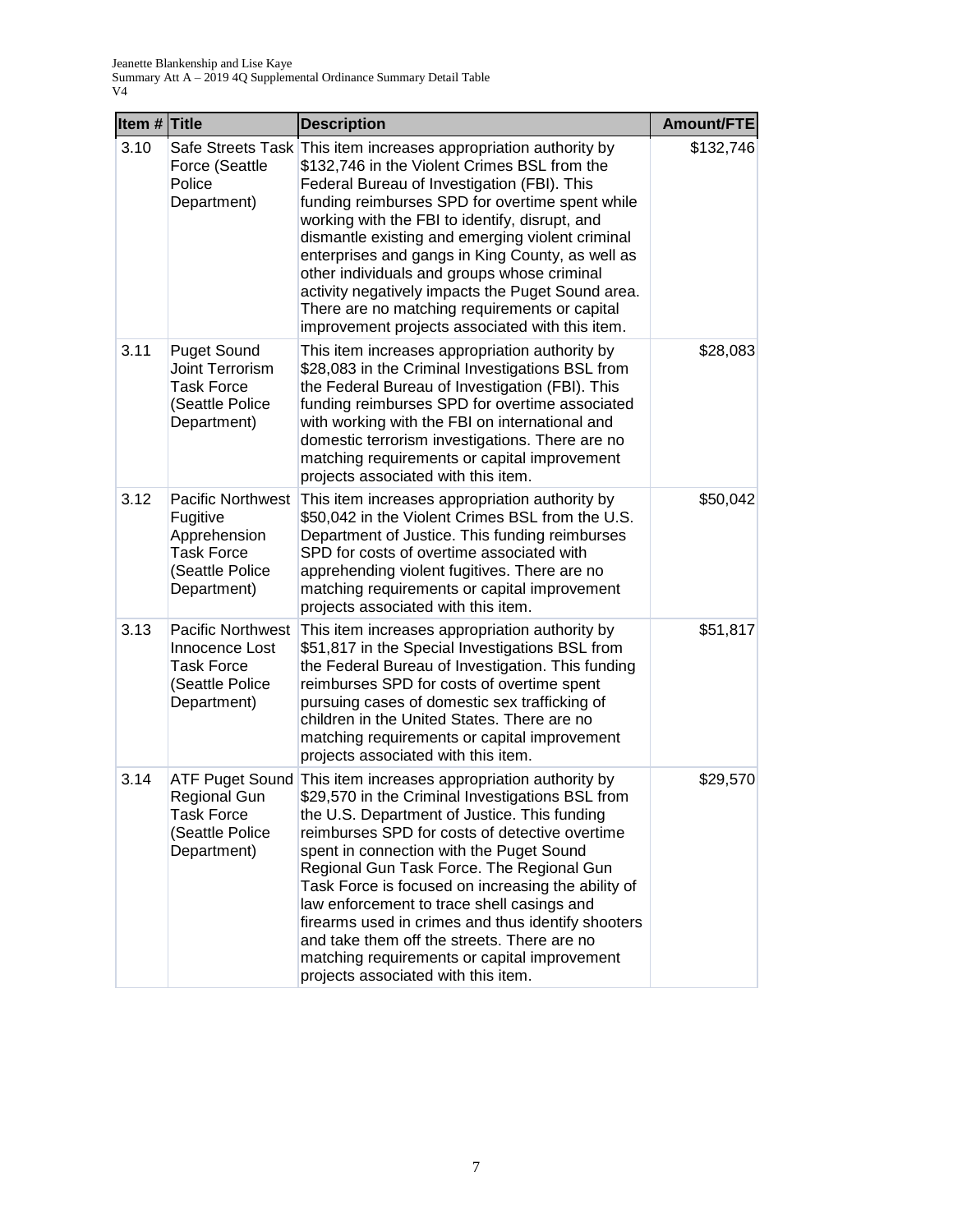| Item $#$ Title |                                                                                                         | <b>Description</b>                                                                                                                                                                                                                                                                                                                                                                                                                                                                                                                                                                                                                                                                    | Amount/FTE |
|----------------|---------------------------------------------------------------------------------------------------------|---------------------------------------------------------------------------------------------------------------------------------------------------------------------------------------------------------------------------------------------------------------------------------------------------------------------------------------------------------------------------------------------------------------------------------------------------------------------------------------------------------------------------------------------------------------------------------------------------------------------------------------------------------------------------------------|------------|
| 3.15           | Seattle<br>Prosecutor<br>Murder<br>(SEPROM) Task<br>Force (Seattle<br>Police<br>Department)             | This item increases appropriation authority by<br>\$18,344 in the Violent Crimes BSL from the<br>Federal Bureau of Investigation. This funding<br>reimburses SPD for overtime spent while<br>investigating the homicide of Assistant U.S.<br>Attorney Thomas Wales. This task force includes<br>FBI agents, SPD detectives, and prosecutors from<br>both the King County Prosecutor's Office and the<br>Department of Justice. There are no matching<br>requirements or capital improvement projects<br>associated with this item.                                                                                                                                                    | \$18,344   |
| 3.16           | <b>Electronic Crimes</b><br><b>Task Force</b><br>(Seattle Police<br>Department)                         | This item increases appropriation authority by<br>\$51,558 in the Criminal Investigations BSL from<br>the U.S. Secret Service. This funding reimburses<br>SPD for costs spent in connection with the<br>Electronic Crimes Task Force. This task force<br>includes agents from the U.S. Secret Service,<br>SPD detectives and other local law enforcement<br>agencies. There are no matching requirements or<br>capital improvement projects associated with this<br>item.                                                                                                                                                                                                             | \$51,558   |
| 3.17           | 2019 Library PPL<br>& PFCL Backfill<br>(Seattle Public<br>Library)                                      | This item increases appropriation authority by<br>\$124,500 in the Library Programs and Services<br>Division (PO-PL-B4100) in Fund 10410. This<br>request is necessary as there have been backfill<br>costs incurred by the Library related to the Paid<br>Parental Leave and Paid Family Care Leave<br>legislation that cannot be absorbed by the<br>department. It is necessary for this additional<br>support from the City to come in prior to year-end<br>to help the Library ensure these additional<br>expenses will not cause a budget exception.<br>These resources will go to support labor backfill<br>costs incurred for necessary and operationally<br>critical support. | \$124,500  |
| 3.18           | Leadership &<br>Administration<br><b>Backfill</b><br>(Department of<br>Education and<br>Early Learning) | This item increases appropriation authority by<br>\$104,738 in the Leadership & Administration BSL.<br>This request is necessary in order to adjust the<br>Department of Education & Early Learning's<br>(DEEL) appropriation authority for funding<br>received from the Seattle Police Department<br>(SPD) for costs associated with an employee who<br>was on loan from February through September<br>2019. SPD has already reimbursed DEEL the<br>amount requested in this item.                                                                                                                                                                                                   | \$104,738  |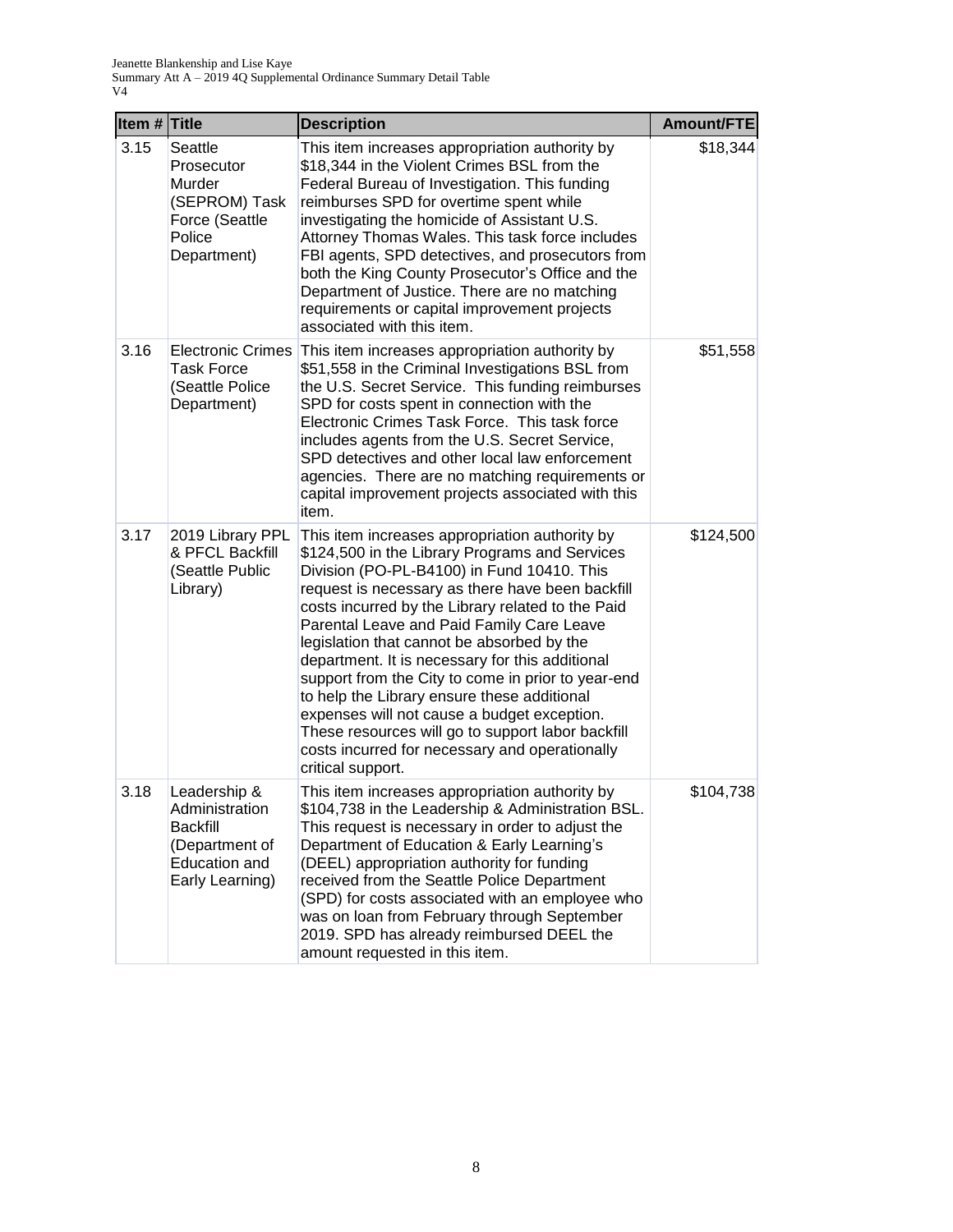| Item # Title    |                                                                                                                                             | <b>Description</b>                                                                                                                                                                                                                                                                                                                                                                                                                                                                                                                                                                                                                                                                                                                                                                                                                       | Amount/FTE |
|-----------------|---------------------------------------------------------------------------------------------------------------------------------------------|------------------------------------------------------------------------------------------------------------------------------------------------------------------------------------------------------------------------------------------------------------------------------------------------------------------------------------------------------------------------------------------------------------------------------------------------------------------------------------------------------------------------------------------------------------------------------------------------------------------------------------------------------------------------------------------------------------------------------------------------------------------------------------------------------------------------------------------|------------|
| 3.19            | King County E-<br>911 Levy<br>Program (Seattle<br>Police<br>Department)                                                                     | This item increases appropriation authority by<br>\$779,360 in the Administrative Operations BSL<br>from the King County E-911 tax levy for Public<br>Safety Access Points. This funding will reimburse<br>the Seattle Police Department for equipment,<br>overtime and training needed for the continued<br>operation of E-911 call taking systems. There are<br>no matching requirements or capital improvement<br>projects associated with this item.                                                                                                                                                                                                                                                                                                                                                                                 | \$779,360  |
| 3.20            | <b>Registered Sex</b><br>Offender and<br>Kidnapping<br><b>Offender Address</b><br>Verification<br>Program (Seattle<br>Police<br>Department) | This item increases appropriation authority by<br>\$115,371 in the Special Investigations BSL from<br>the King County Sheriff's Officer under the<br>Registered Sex Offender and Kidnapping<br>Offender Address Verification Program. This<br>funding will be used to verify the address and<br>residency of all registered sex and kidnapping<br>offenders under RCW 9A.44.130; investigate<br>failure to register cases and score unrated<br>offenders; improve public safety by establishing a<br>greater presence and emphasis in Seattle<br>neighborhoods; and increase immediate and<br>direct contact with registered sex and kidnapping<br>offenders in their jurisdiction. The contract term<br>runs from July 1, 2019 to June 30, 2020. There<br>are no matching or capital improvement projects<br>associated with this item. | \$115,371  |
| <b>Revenues</b> |                                                                                                                                             | Section 4 - Appropriation Increases - Operating Budgets - Backed by Grant                                                                                                                                                                                                                                                                                                                                                                                                                                                                                                                                                                                                                                                                                                                                                                |            |
| 4.1             | Increase ECEAP<br><b>Grant Budget</b><br>(Department of<br>Education and<br>Early Learning)                                                 | This item increases appropriation authority by<br>\$140,846 in the Early Learning BSL. This<br>adjustment trues up the expenditure authority for<br>the ECEAP (Early Childhood Education<br>Assistance Program) grant that DEEL receives<br>from the state for preschool sites. This adjustment<br>increases appropriation due to an increased grant<br>award for the 2019-2020 school year due to<br>expansion. For the 2019-2020 school year, DEEL<br>is adding 36 slots due to this increased grant<br>award.                                                                                                                                                                                                                                                                                                                         | \$140,846  |
| 4.2             | <b>Vehicle Cost</b><br>Recovery<br>Reimbursement<br>(Seattle Fire<br>Department)                                                            | This item increases appropriation authority by<br>\$15,060 in the Operations BSL. This funding<br>includes reimbursed vehicle damages caused by<br>other parties. This appropriation is equal to the<br>amount reimbursed to the General Fund from<br>insurance companies and will restore the 2019<br>SFD operating budget for the funds that were<br>used to initially pay for these repairs. There is no<br>local match requirement or positions associated<br>with these funds and the period of reimbursement<br>is from 1/1/19 through 12/31/19.                                                                                                                                                                                                                                                                                   | \$15,060   |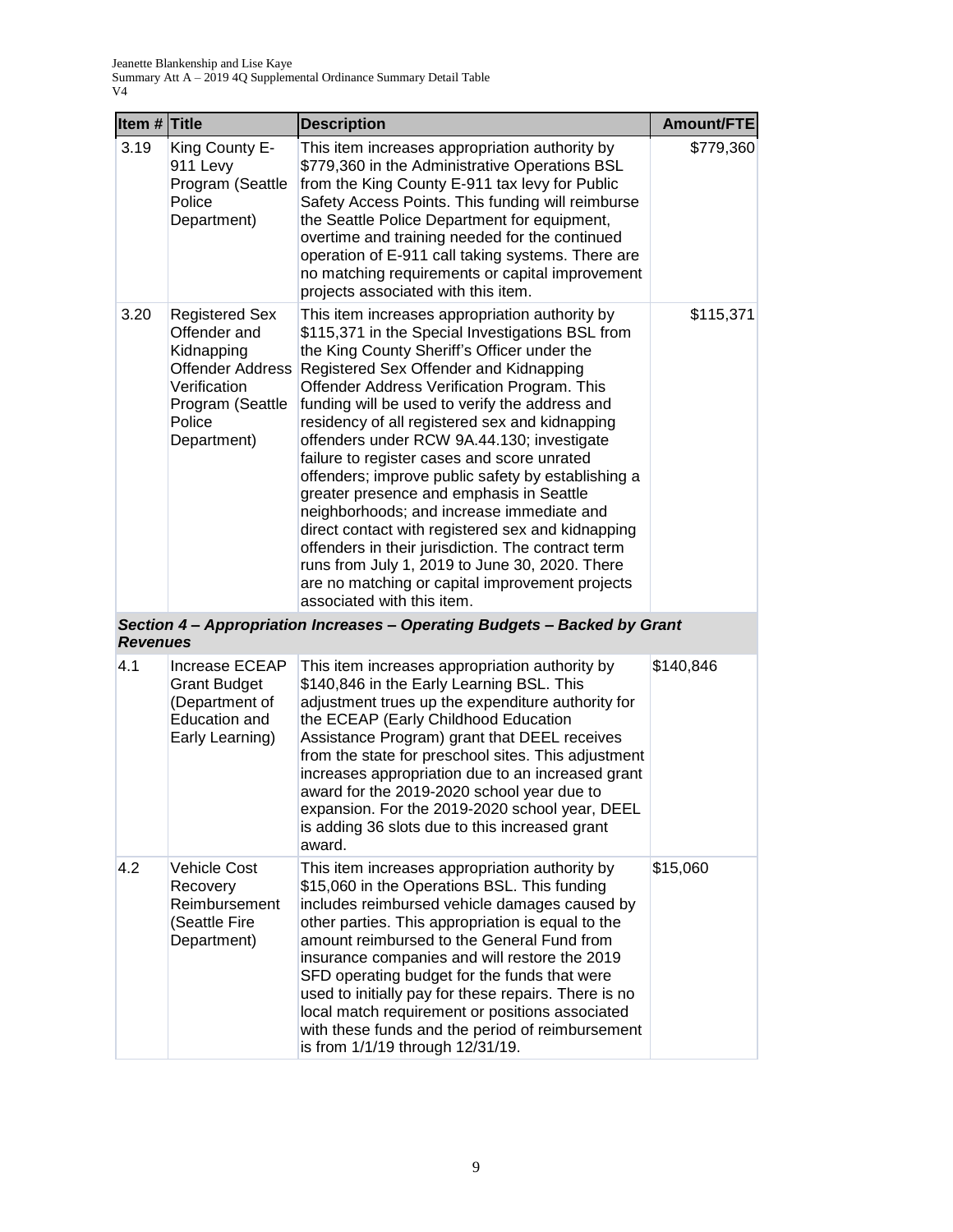| Item $#$ Title  |                                                                                                                                                                                   | <b>Description</b>                                                                                                                                                                                                                                                                                                                                                                                                                                                                                                                                                                                                                                                                                                                   | <b>Amount/FTE</b> |
|-----------------|-----------------------------------------------------------------------------------------------------------------------------------------------------------------------------------|--------------------------------------------------------------------------------------------------------------------------------------------------------------------------------------------------------------------------------------------------------------------------------------------------------------------------------------------------------------------------------------------------------------------------------------------------------------------------------------------------------------------------------------------------------------------------------------------------------------------------------------------------------------------------------------------------------------------------------------|-------------------|
| 4.3             | <b>HealthierHere</b><br><b>Innovation Fund</b><br><b>Award (Seattle</b><br>Fire Department)                                                                                       | This item increases appropriation authority by<br>\$300,000 in the Operations BSL. This innovation<br>fund award from the HealthierHere non-profit<br>organization in Seattle will provide funding to<br>Seattle Fire Department (SFD) and partner<br>agencies to enhance the capacity of an SFD-<br>Based Mobile Integrated Health System. The<br>funds will be used to pay for a research assistant<br>with UW Medicine/Medic One, one FTE case<br>manager at Seattle Aging and Disability Services,<br>purchase and set up of case management<br>software, and provide access to data and program<br>analysis support from King County Public Health<br>and UW Medicine. The period of performance is<br>10/1/19 through 9/30/20. | \$300,000         |
| 4.4             | Alaska Way<br>Viaduct Project -<br>Amendment #22<br>to GCA 5739<br>(Seattle Fire<br>Department)                                                                                   | This item increases appropriation authority by<br>\$107,138 in the Operations BSL. This funding<br>from the Washington State Department of<br>Transportation provides for staff in the Fire<br>Prevention Division to assist with inspection for<br>compliance with fire code life safety standards and<br>construction service assistance for the Alaskan<br>Way Viaduct Demolition and completion of the<br>additional surface street project. The period of<br>performance for this reimbursement is extended<br>through January 31, 2020. No local match is<br>required.                                                                                                                                                         | \$107,138         |
| <b>Revenues</b> |                                                                                                                                                                                   | Section 5 - Appropriation Increases - Operating Budgets - Backed by Grant                                                                                                                                                                                                                                                                                                                                                                                                                                                                                                                                                                                                                                                            |                   |
| 5.1             | Accept and<br>Appropriate Grant<br>from the U.S.<br>Department of<br>Transportation<br>National Highway<br><b>Traffic Safety</b><br>Administration<br>(NHTSA) (Law<br>Department) | This item increases appropriation authority by<br>\$167,125 in the Criminal BSL (00100-BO-LW-<br>J1500) from the U.S. Department of<br><b>Transportation National Highway Traffic Safety</b><br>Administration (NHTSA). This grant will support a<br>Traffic Safety Resource prosecutor in the<br>department. This grant covers the period of<br>October 1, 2019 to September 30, 2020 and does<br>not have a matching requirement.                                                                                                                                                                                                                                                                                                  | \$167,125         |
| 5.2             | Washington<br>Department of<br>Social and Health<br>Services 2019-20<br>Naturalization<br>Funding Increase<br>(Executive (Office<br>of Immigrant and<br>Refugee Affairs))         | This item increases appropriation authority by<br>\$262,500 in the Office of Immigrant and Refugee<br>Affairs BSL from the Washington Department of<br>Social and Health Services (DSHS). This grant<br>supplements the existing grants that fund the New<br>Citizen Program (NCP). The NCP provides free<br>naturalization services to low-income immigrants<br>and refugees living in Seattle/King County. This<br>grant increases the naturalization target number<br>and supports the higher costs of naturalization<br>activities. There are no position or staffing<br>changes.                                                                                                                                                | \$262,500         |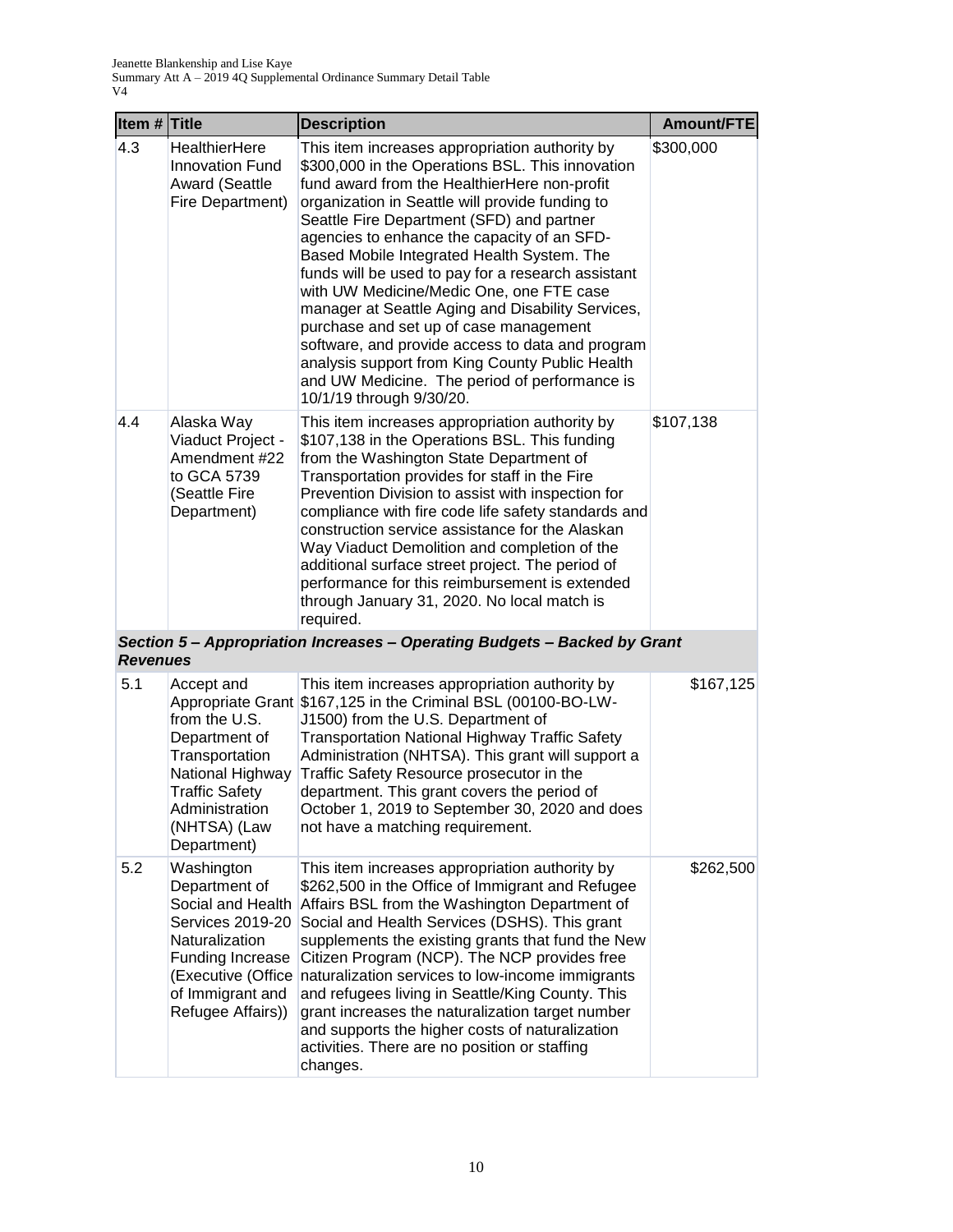| Item $#$ Title |                                                                                                                        | <b>Description</b>                                                                                                                                                                                                                                                                                                                                                                                                                                                                                                                                                                                                                     | Amount/FTE |
|----------------|------------------------------------------------------------------------------------------------------------------------|----------------------------------------------------------------------------------------------------------------------------------------------------------------------------------------------------------------------------------------------------------------------------------------------------------------------------------------------------------------------------------------------------------------------------------------------------------------------------------------------------------------------------------------------------------------------------------------------------------------------------------------|------------|
| 5.3            | Peer City<br>Convening<br>(Executive (Office<br>of Planning and<br>Community<br>Development))                          | This item increases appropriation authority by<br>\$10,000 in the Planning and Community<br>Development BSL (BO-PC-X2P00). This item<br>also authorizes OPCD to accept grant funding<br>from the Bullitt Foundation to fund a "peer city<br>convening" for West Coast cities related to<br>equitable development and Comprehensive Plan<br>updates. The event will focus on the plans,<br>policies, and projects that each City is working on<br>in relation to their respective City Plans and<br>Comprehensive Plans, which will be informed and<br>shaped by the peer learning. The event will occur<br>in December 2019.           | \$10,000   |
| 5.4            | <b>Reimbursements</b><br>for Urban Search<br>and Rescue<br>Team<br>Deployments<br>(Seattle Fire<br>Department)         | This item increases appropriation authority by<br>\$67,357 in the Operations BSL. The funding from<br>the Federal Emergency Management Agency<br>(FEMA) of the Department of Homeland Security<br>through the Pierce County Office of Emergency<br>Management will reimburse for OT/BF and travel<br>costs incurred by SFD deployment of qualified<br>members who serve on the regional Urban Search<br>and Rescue Team to Tropical Storm Barry and<br>Cyclone/Hurricane Dorian. The period of<br>performance for these deployments is from<br>August through December 2019. No positions will<br>be created and no match is required. | \$67,357   |
| 5.5            | Complex<br>Coordinated<br><b>Terrorist Attacks</b><br>(CCTA) Grant<br>(Seattle Fire<br>Department)                     | This item increases appropriation authority by<br>\$6,519 in the Operations BSL. The funding from<br>the Federal Emergency Management Agency<br>(FEMA) of the Department of Homeland Security<br>through the King County Office of Emergency<br>Management will reimburse for OT/BF expenses<br>for staff who attend Regional Rescue Task Force<br>Trainings and Drills. The period of performance for<br>this Grant is 3/1/19 through 7/31/20. No positions<br>will be created and no match is required.                                                                                                                              | \$6,519    |
| 5.6            | Hazardous<br><b>Materials</b><br>Emergency<br>Preparedness<br>(HMEP) Grant<br>FFY 2019<br>(Seattle Fire<br>Department) | This item increases appropriation authority by<br>\$42,184 in the Operations BSL. This grant from<br>the US Department of Transportation through the<br>Emergency Management Division of the State<br>Military Department provides funding to SFD to<br>send 12 Hazmat Technicians to Radiation<br>Specialist Training to meet the NFPA competency<br>for Hazardous Materials Technician with a<br>Radioactive Material Speciality. There is a 20%<br>match of \$10,546 required for the grant and the<br>period of performance is 9/30/19 through 9/29/21.                                                                            | \$42,184   |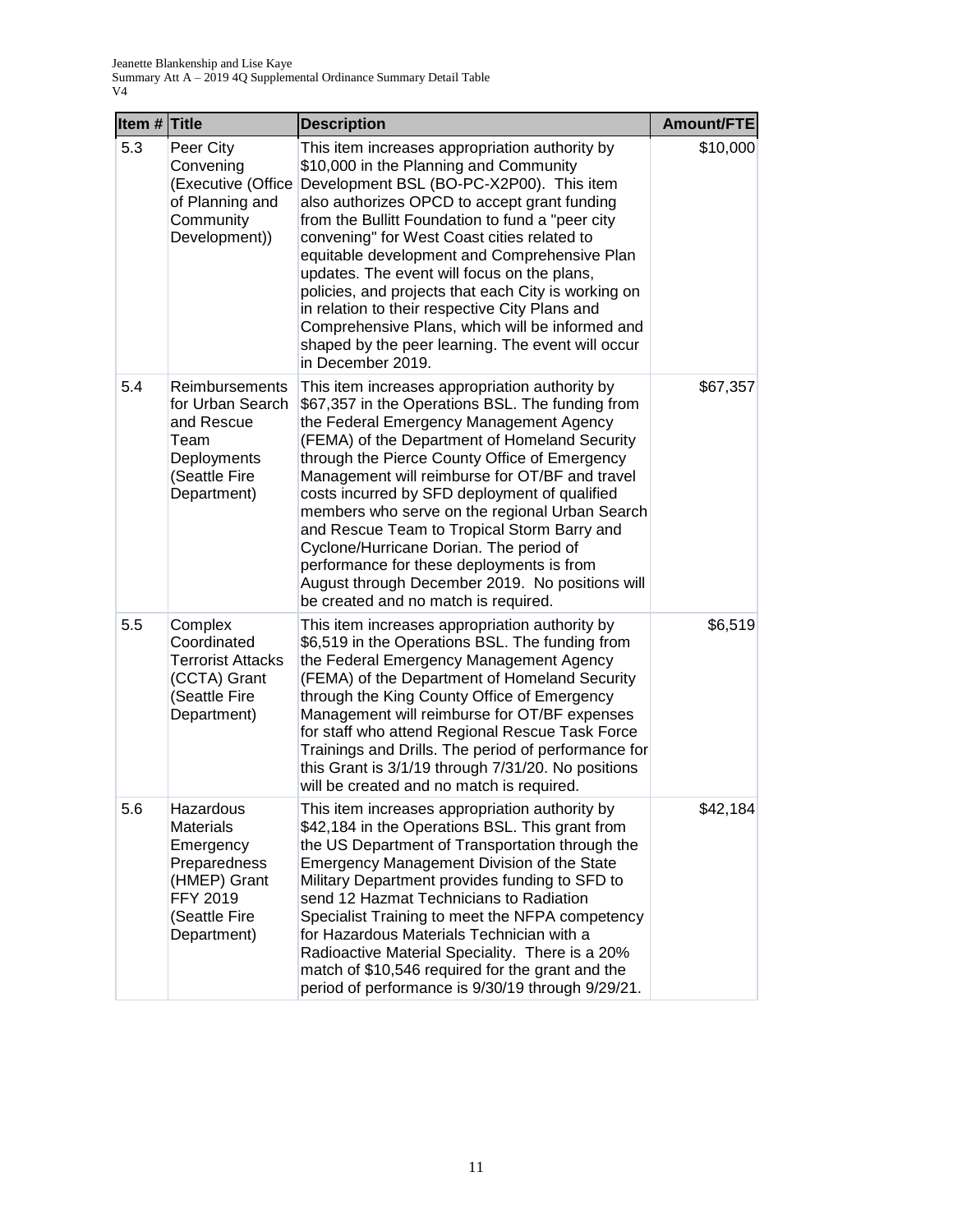| Item $#$ Title |                                                                                                              | <b>Description</b>                                                                                                                                                                                                                                                                                                                                                                                                                                                                                                                                                                                                                                                                                                                                                                                                                                                                                                                                                                                                                                 | Amount/FTE |
|----------------|--------------------------------------------------------------------------------------------------------------|----------------------------------------------------------------------------------------------------------------------------------------------------------------------------------------------------------------------------------------------------------------------------------------------------------------------------------------------------------------------------------------------------------------------------------------------------------------------------------------------------------------------------------------------------------------------------------------------------------------------------------------------------------------------------------------------------------------------------------------------------------------------------------------------------------------------------------------------------------------------------------------------------------------------------------------------------------------------------------------------------------------------------------------------------|------------|
| 5.7            | <b>Port Security</b><br>Grant FFY 2019<br>(Seattle Fire<br>Department)                                       | This item increases appropriation authority by<br>\$918,755 in the Operations BSL. This grant from<br>the Federal Emergency Management Agency<br>(FEMA) of the Department of Homeland Security<br>provides funding for Puget Sound regional<br>preventive CBRNE training, drills, exercises,<br>equipment, and Puget Sound Regional Marine<br>Firefighting and Damage Control training. The<br>period of Performance is $9/1/2019 - 8/31/2022$ .<br>There is a 25% match of \$306,252 required for<br>this project. There are no new positions<br>associated with this project.                                                                                                                                                                                                                                                                                                                                                                                                                                                                    | \$918,755  |
| 5.8            | SHSP FFY 2019<br><b>Grant (Seattle</b><br>Fire Department)                                                   | This item increases appropriation authority by<br>\$360,000 in the Operations BSL. The grant<br>received from the Federal Emergency<br>Management Agency (FEMA) of the Department<br>of Homeland Security through the King County<br>Office of Emergency Management, will fund<br>Structural Collapse Technician Refresher<br>Training, and purchase Rescue Taskforce Body<br>Armor and Structural Collapse Heavy<br>Lifting/Shoring equipment for Seattle Fire<br>Department and regional partner agencies. There<br>are no positions or match required for this grant.<br>The period of performance is 11/1/19 through<br>7/31/21.                                                                                                                                                                                                                                                                                                                                                                                                               | \$360,000  |
| 5.9            | Urban Area<br>Security Initiative<br>(UASI) FFY 2019<br>- SFD Project<br>Awards (Seattle<br>Fire Department) | This item increases appropriation authority by<br>\$709,829 in the Operations BSL. This grant<br>funding is from the Federal Emergency<br>Management Agency (FEMA) of the Department<br>of Homeland Security through the Washington<br>State Military Department - Office of Emergency<br>Management. This is a part of the UASI FFY 2019<br>Grant that is being submitted and accepted by the<br>Seattle Police Department. The Seattle Fire<br>Department's portion of this grant will provide<br>funds to enhance the City's ability to increase and<br>sustain structural collapse capability for rescue<br>response. The project will include Structural<br>Collapse Training and purchase of Heavy Rescue<br>Equipment for the Seattle Fire Department and<br>regional partners, and funds to purchase Rescue<br>Taskforce Body Armor for SFD and regional<br>partners. There are no positions associated with<br>this grant and no local match requirement. The<br>period of performance for this grant is from 9/1/19<br>through 11/30/21. | \$709,829  |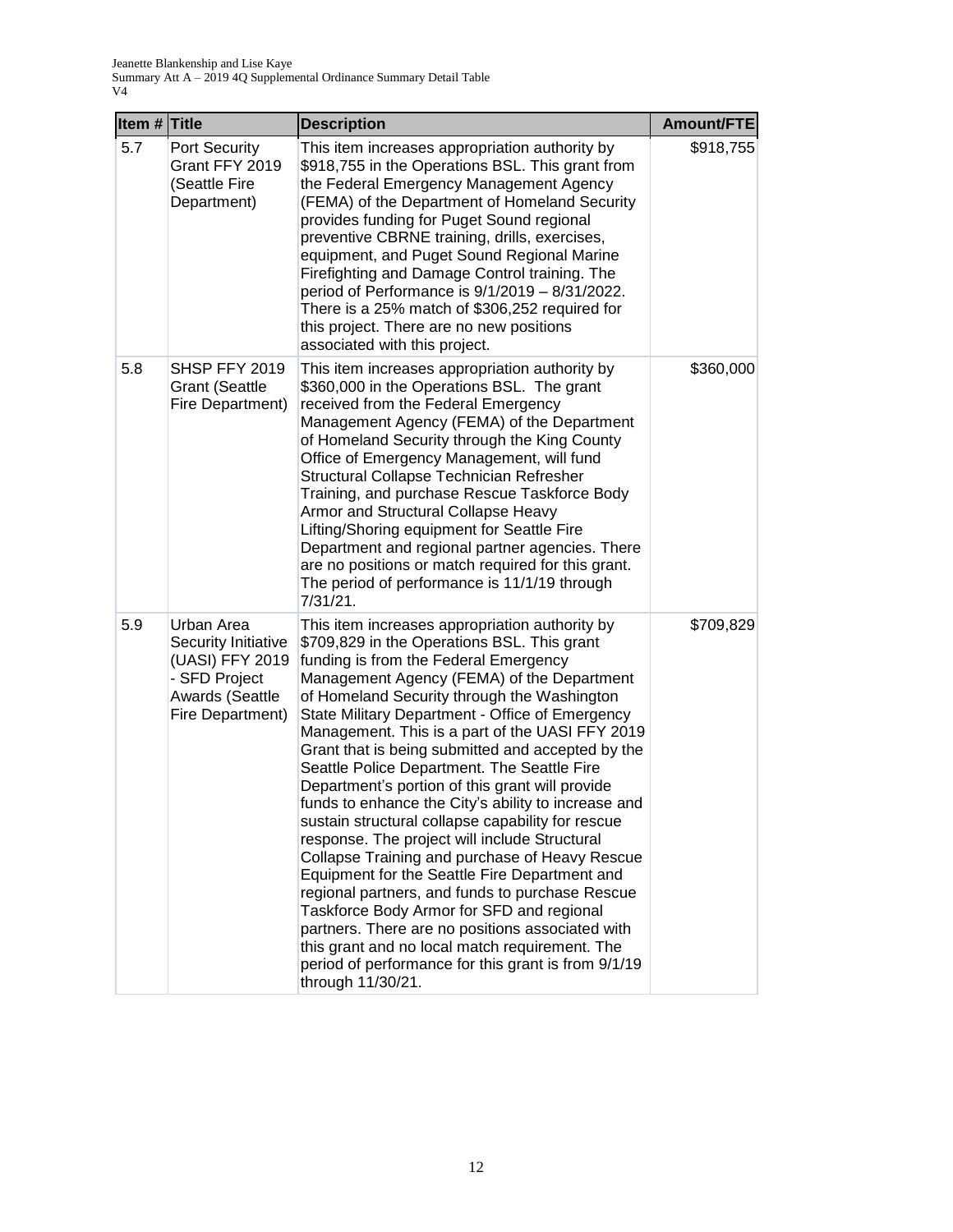| Item # Title |                                                                                                    | <b>Description</b>                                                                                                                                                                                                                                                                                                                                                                                                                                                                                                                                                                                            | Amount/FTE |
|--------------|----------------------------------------------------------------------------------------------------|---------------------------------------------------------------------------------------------------------------------------------------------------------------------------------------------------------------------------------------------------------------------------------------------------------------------------------------------------------------------------------------------------------------------------------------------------------------------------------------------------------------------------------------------------------------------------------------------------------------|------------|
| 5.10         | Training<br>Reimbursement<br>(Seattle Fire<br>Department)                                          | Crisis Intervention This item increases appropriation authority by<br>\$27,000 in Operations BSL. This funding,<br>provided by the Washington State Criminal Justice<br>Training Commission, supports Crisis Intervention<br>Team and Fire/EMS In-service training for<br>members of SFD's emergency response teams.<br>There are no positions associated with this<br>reimbursement and there is no match<br>requirement. The period of performance is from<br>1/1/19 through 12/31/19.                                                                                                                      | \$27,000   |
| 5.11         | Reimbursements<br>for Various<br>Response<br>Trainings (USAR<br>2019) (Seattle<br>Fire Department) | This item increases appropriation authority by<br>\$53,651 in Operations BSL. The funding, provided<br>by the Federal Emergency Management Agency<br>(FEMA) through Pierce County Office of<br>Emergency Management provide funding for SFD<br>members on the regional Urban Search and<br>Rescue (USAR) Team to attend approximately 40<br>reimbursable mandatory emergency response<br>trainings There are no positions or local match<br>requirement associated with these<br>reimbursements and the period of performance is<br>from 1/1/19 through 12/31/19.                                             | \$53,651   |
| 5.12         | <b>State Wildland</b><br>Fire<br>Reimbursement<br>(Seattle Fire<br>Department)                     | This item increases appropriation authority by<br>\$34,234 in the Operations BSL. The funding from<br>the State of Washington Department of Natural<br>Resources will reimburse overtime/backfill and<br>travel costs incurred by the Fire Department for<br>deployment of qualified firefighters to one fire in<br>the State of Alaska in May 2019. No positions will<br>be created and no match is required.                                                                                                                                                                                                | \$34,234   |
| 5.13         | FY2019 Port<br><b>Security Grant</b><br>Program (Seattle<br>Police<br>Department)                  | This item increases appropriation authority by<br>\$427,988 in the Special Operations BSL from the<br>U.S. Federal Emergency Management Agency<br>(FEMA). This item provides funding for special<br>protective equipment for use by officers assigned<br>to the Arson Bomb Squad and SWAT Unit, such<br>as a bomb robot, chemical identification device,<br>and bomb disassembling tools. The grant term<br>runs from September 1, 2019 through August 31,<br>2022. There is a 25% matching requirement of<br>\$142,663 which will be met by \$26,809 General<br>Funds and \$115,854 Police Foundation Funds. | \$427,988  |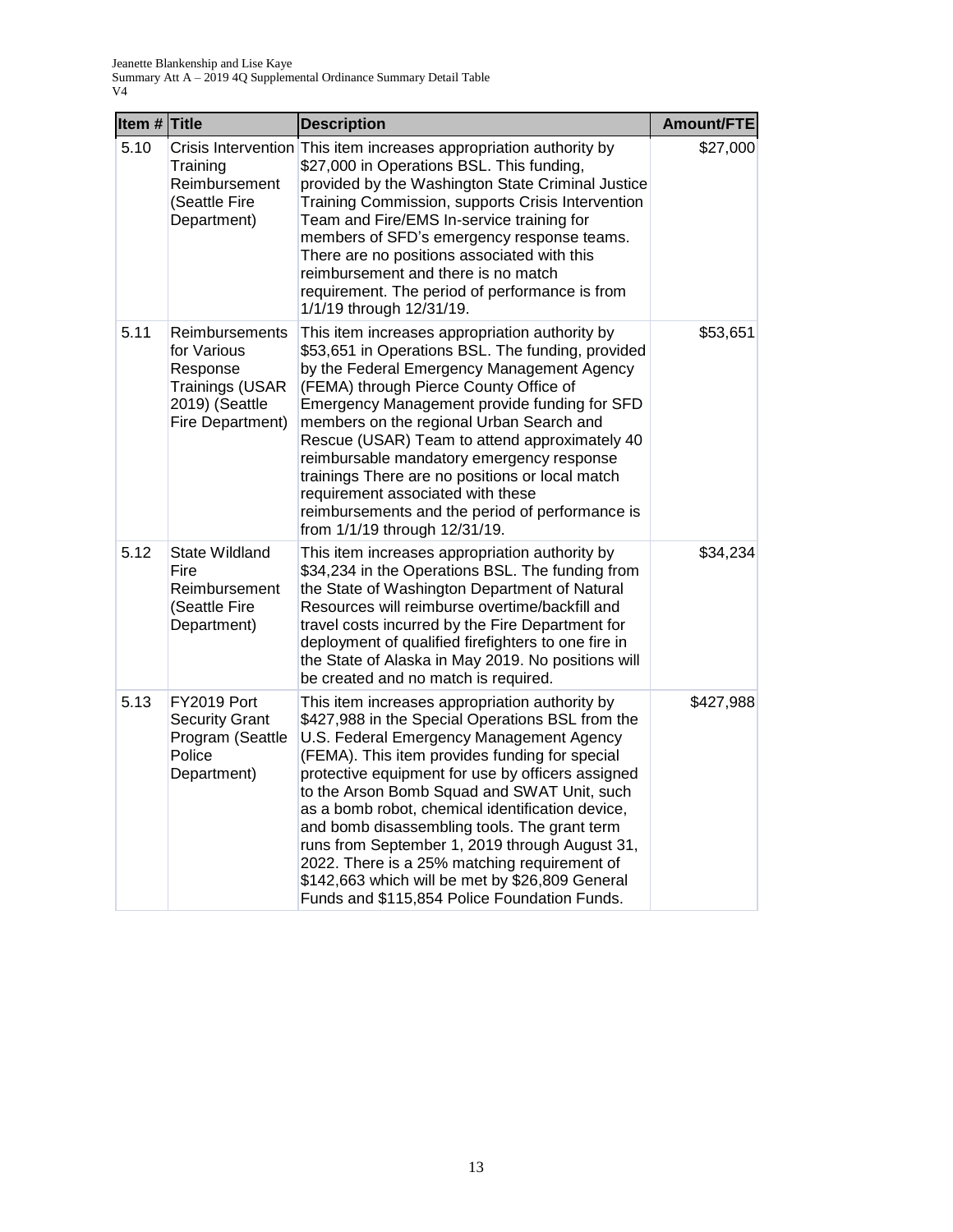| Item # Title |                                                                                                                                                      | <b>Description</b>                                                                                                                                                                                                                                                                                                                                                                                                                                                                                                                                                                                                                                                                                                                                                                                               | Amount/FTE |
|--------------|------------------------------------------------------------------------------------------------------------------------------------------------------|------------------------------------------------------------------------------------------------------------------------------------------------------------------------------------------------------------------------------------------------------------------------------------------------------------------------------------------------------------------------------------------------------------------------------------------------------------------------------------------------------------------------------------------------------------------------------------------------------------------------------------------------------------------------------------------------------------------------------------------------------------------------------------------------------------------|------------|
| 5.14         | State Internet<br><b>Crimes Against</b><br><b>Children Task</b><br>Force Allocation<br>for 2019 (Seattle<br>Police<br>Department)                    | This item increases appropriation authority by<br>\$429,000 in the Criminal Investigations BSL from<br>the Washington State Legislature. This funding<br>supports the multi-jurisdictional Washington State<br>Internet Crimes Against Children (ICAC) Task<br>Force. The funding will be used for salary and<br>benefits for 50% of a Deputy Prosecuting<br>Attorney, training, equipment and overtime for<br>detectives on ICAC investigations. The term of<br>this agreement runs from July 1, 2019 to June 30,<br>2020. There are no matching requirements<br>associated with this item.                                                                                                                                                                                                                     | \$429,000  |
| 5.15         | <b>WTSC - 2020</b><br>SPD Impaired<br><b>Driving Training</b><br><b>Grant (Seattle</b><br>Police<br>Department)                                      | This item increases appropriation authority by<br>\$70,000 in the Leadership and Administration BSL<br>from the Washington Traffic Safety Commission<br>under the Impaired Driving Training Grant<br>program. This item provides funding to facilitate<br>impaired driving training for the Seattle Police<br>Department and surrounding agencies. The term<br>of this grant runs from October 1, 2019 to<br>September 30, 2020. There are no matching<br>requirements or capital improvement projects<br>associated with this item.                                                                                                                                                                                                                                                                             | \$70,000   |
| 5.16         | <b>FY19</b><br>Supplemental<br><b>Grant for Internet</b><br><b>Crimes Against</b><br><b>Children Task</b><br>Force (Seattle<br>Police<br>Department) | This item increases appropriation authority by<br>\$606,044 in the Criminal Investigations BSL from<br>the U.S. Department of Justice Office of Juvenile<br>Justice and Delinquency Prevention (OJJDP). The<br>OJJDP grant for federal fiscal year 2019 provides<br>funding to maintain the Northwest Regional<br>Internet Crimes Against Children (ICAC) Task<br>Force to address technology-facilitated child<br>exploitation. This grant funds 1.0 FTE Program<br>Manager. This funding also supports the purchase<br>of equipment and on-going training of police<br>detectives in areas of technology and forensics.<br>The term of this grant runs from October 1, 2018<br>through September 30, 2020. There are no<br>matching requirements or capital improvement<br>projects associated with this item. | \$606,044  |
| 5.17         | (Seattle Police<br>Department)                                                                                                                       | Target Zero Grant This item increases appropriation authority by<br>\$39,000 in the Special Operations BSL from the<br>Washington State Traffic Safety Commission. This<br>item provides funding for overtime related to<br>supplemental traffic enforcement with special<br>emphasis on impaired and distracted driving, seat<br>belt, and motorcycle safety. The contract term<br>runs from October 1, 2019 to September 30,<br>2020. There are no matching requirements or<br>capital improvement projects associated with this<br>item.                                                                                                                                                                                                                                                                      | \$39,000   |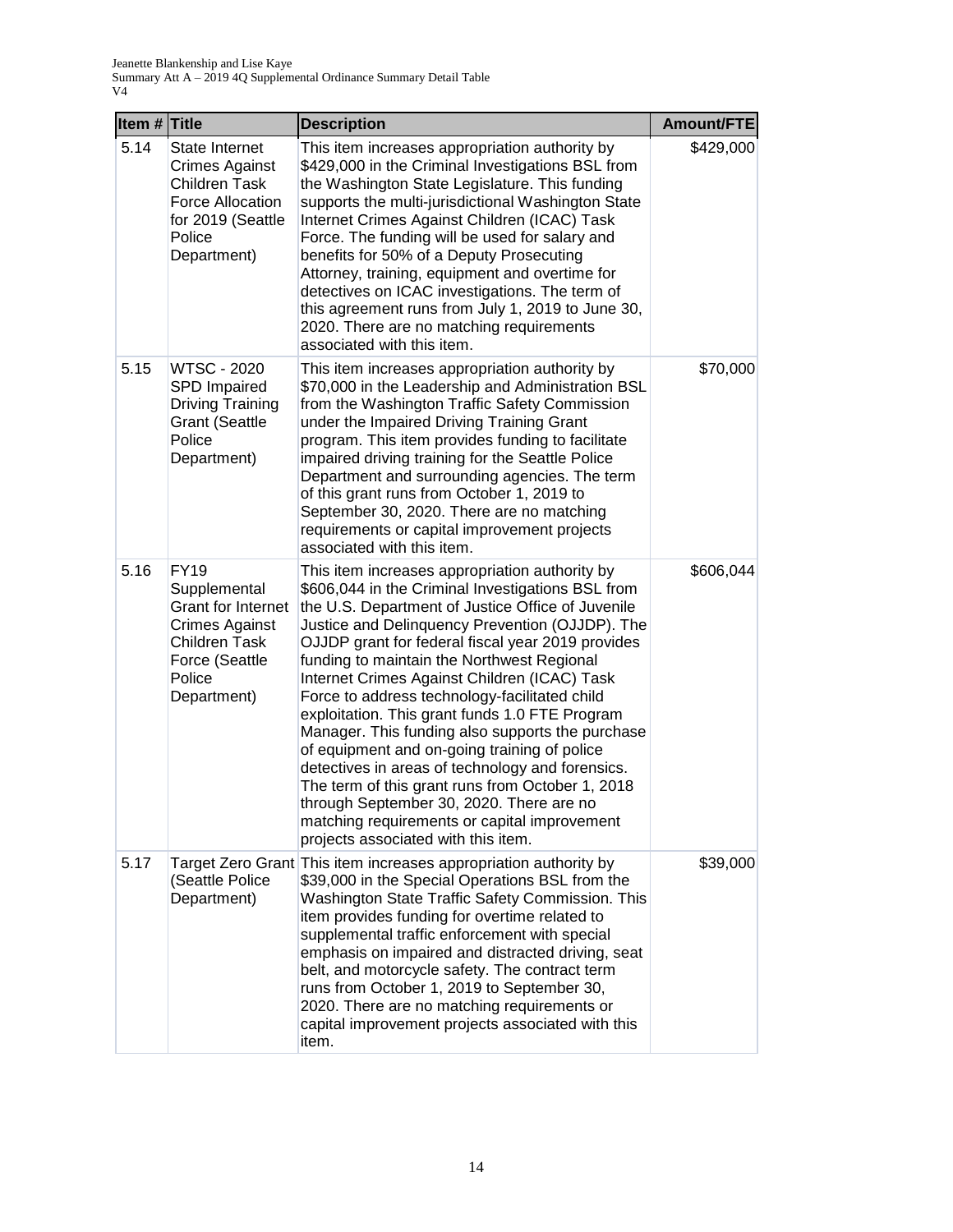| Item $#$ Title |                                                                       | <b>Description</b>                                                                                                                                                                                                                                                                                                                                                                                                                                                                                                                                                                                                                                                                                                                                                                                                                                                                                                                                                                                                                                               | Amount/FTE |
|----------------|-----------------------------------------------------------------------|------------------------------------------------------------------------------------------------------------------------------------------------------------------------------------------------------------------------------------------------------------------------------------------------------------------------------------------------------------------------------------------------------------------------------------------------------------------------------------------------------------------------------------------------------------------------------------------------------------------------------------------------------------------------------------------------------------------------------------------------------------------------------------------------------------------------------------------------------------------------------------------------------------------------------------------------------------------------------------------------------------------------------------------------------------------|------------|
| 5.18           | FY 2018 Justice<br>Assistance Grant<br>(Seattle Police<br>Department) | This item increases appropriation authority by<br>\$681,637 in the Leadership and Administration<br>BSL from the U.S. Department of Justice under<br>the Edward Byrne Justice Assistance Grant (JAG)<br>program. The Seattle Police Department submits<br>the JAG application for the entire Seattle region<br>which is receiving \$681,637. Of that Seattle<br>receives \$261,693 which funds three existing<br>civilian Crime Prevention Coordinator positions.<br>This grant funds law enforcement programs in<br>Seattle and surrounding jurisdictions aimed at<br>preventing and reducing crime, providing victim<br>services, purchasing law enforcement and<br>investigative equipment, enhancing law<br>enforcement training and officer safety,<br>implementing community based programs,<br>providing law enforcement overtime and<br>augmenting technology systems. The term of this<br>grant runs from October 1, 2017 to September 30,<br>2021. There are no matching requirements or<br>capital improvement projects associated with this<br>item. | \$681,367  |
| 5.19           | FY 2019 Justice<br>Assistance Grant<br>(Seattle Police<br>Department) | This item increases appropriation authority by<br>\$672,410 in the Leadership and Administration<br>BSL from the U.S. Department of Justice under<br>the Edward Byrne Justice Assistance Grant (JAG)<br>program. The Seattle Police Department submits<br>the JAG application for the entire Seattle region<br>which is receiving \$672,410. Of that Seattle<br>receives \$257,280 which funds three existing<br>civilian Crime Prevention Coordinator positions.<br>This grant funds law enforcement programs in<br>Seattle and surrounding jurisdictions aimed at<br>preventing and reducing crime, providing victim<br>services, purchasing law enforcement and<br>investigative equipment, enhancing law<br>enforcement training and officer safety,<br>implementing community based programs,<br>providing law enforcement overtime and<br>augmenting technology systems. The term of this<br>grant runs from October 1, 2018 to September 30,<br>2022. There are no matching requirements or<br>capital improvement projects associated with this<br>item. | \$672,410  |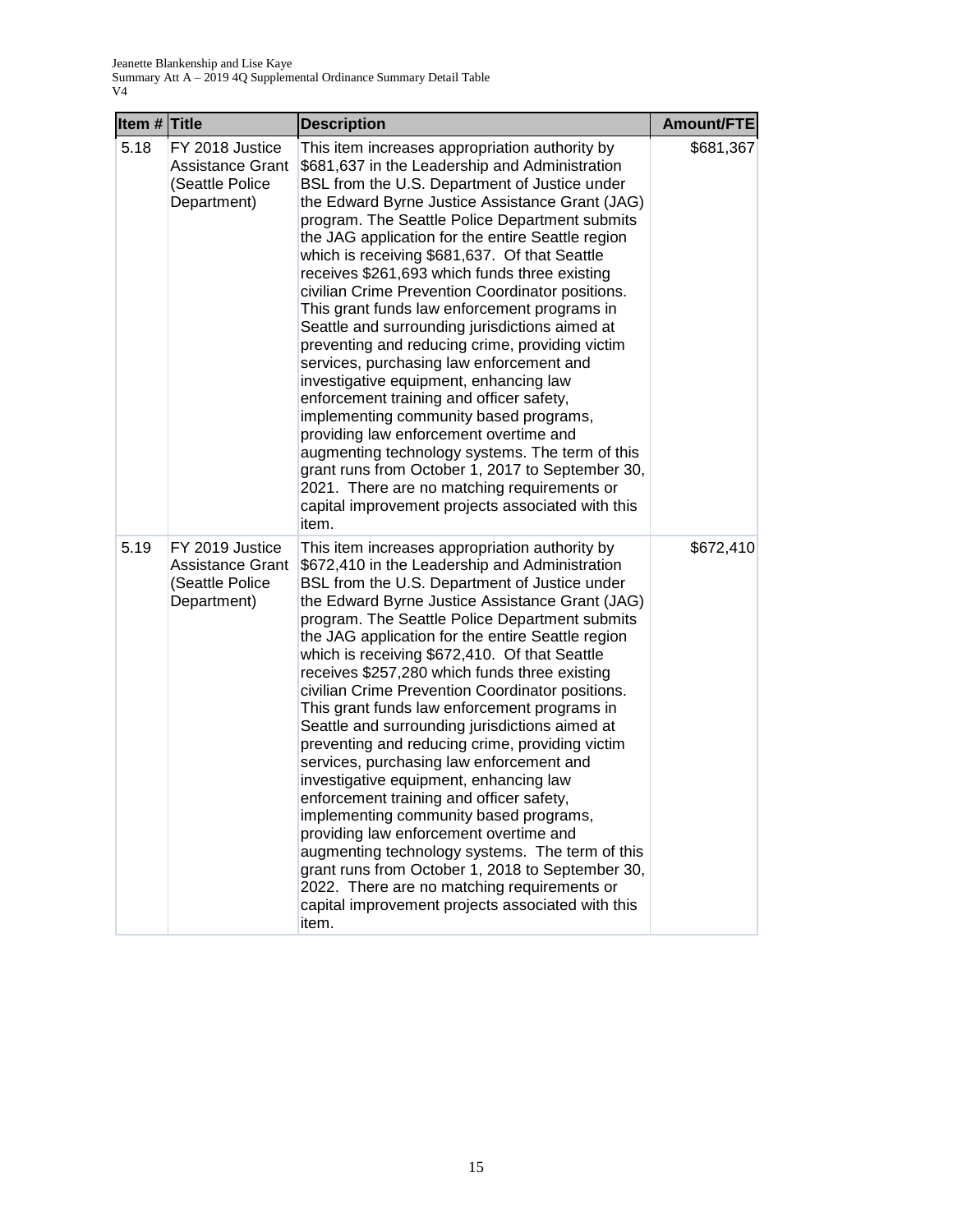| Item $#$ Title |                                                                                                                                             | <b>Description</b>                                                                                                                                                                                                                                                                                                                                                                                                                                                                                                                                                                                                                                                                                                                                                                                                                                                                                                                                                                                                                                                                                                                                                                                                                               | Amount/FTE  |
|----------------|---------------------------------------------------------------------------------------------------------------------------------------------|--------------------------------------------------------------------------------------------------------------------------------------------------------------------------------------------------------------------------------------------------------------------------------------------------------------------------------------------------------------------------------------------------------------------------------------------------------------------------------------------------------------------------------------------------------------------------------------------------------------------------------------------------------------------------------------------------------------------------------------------------------------------------------------------------------------------------------------------------------------------------------------------------------------------------------------------------------------------------------------------------------------------------------------------------------------------------------------------------------------------------------------------------------------------------------------------------------------------------------------------------|-------------|
| 5.20           | Emergency<br>Management<br>Performance<br>Grant (EMPG)<br>2019 (Seattle<br>Police<br>Department)                                            | This item increases appropriation authority by<br>\$407,038 in the Chief of Police BSL from the<br>Washington State Military Department and the<br>U.S. Department of Homeland Security. The<br><b>Emergency Management Performance Grant</b><br>(EMPG) for federal fiscal year 2019 provides<br>funding to support Seattle's Office of Emergency<br>Management (OEM), thereby significantly<br>strengthening the City's ability to deal with natural<br>disasters and other emergencies. This grant<br>supports three existing positions: two Strategic<br>Advisor IIs and one Administrative Staff Assistant.<br>The term of this grant runs from June 1, 2019<br>through August 31, 2020. Positions supported by<br>this grant will sunset if funding is discontinued and<br>alternative sources of funding cannot be identified.<br>This grant has a 50% matching requirement that is<br>met by resources in the OEM budget.                                                                                                                                                                                                                                                                                                                 | \$407,038   |
| 5.21           | FY2019<br>Homeland<br><b>Security Grant</b><br>Program Urban<br><b>Area Security</b><br>Initiative (UASI)<br>(Seattle Police<br>Department) | This item increases appropriation authority by<br>\$2,224,707 in the Special Operations BSL. This<br>grant funding is from the Federal Emergency<br>Management Agency and U.S. Department of<br>Homeland Security through the Washington State<br>Military Department - Emergency Management<br>Division under the Urban Areas Security Initiative<br>(UASI) for federal fiscal year 2019. This item<br>provides funding to continue and enhance the City<br>of Seattle's ability to prevent, protect, respond to<br>and recover from acts of terrorism as well as other<br>emergency events. The following Seattle Police<br>Department projects are funded under this grant:<br>program management and sustainment;<br>vulnerable population planning; citizen<br>preparedness and outreach; Fusion Center<br>intelligence analysts; Regional Homeland Security<br>Program Manager; the purchase of bomb suits<br>and night vision goggles; and training. A portion<br>of the UASI grant (\$709,829) is appropriated<br>separately to the Seattle Fire Department for their<br>approved projects. The grant term runs from<br>September 1, 2019 through November 30, 2021.<br>There are no matching requirements associated<br>with this item. | \$2,224,707 |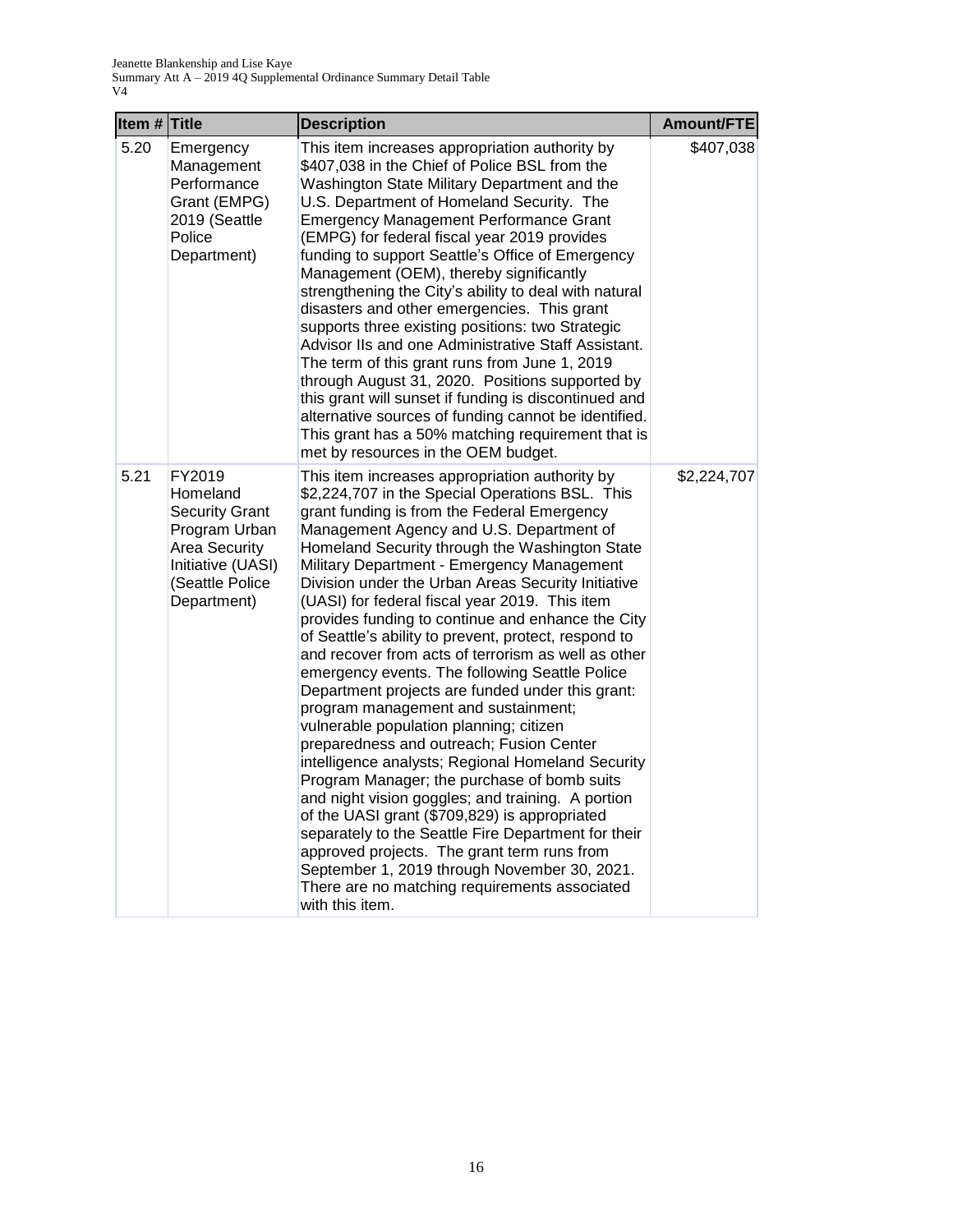|                                                                                                | <b>Description</b>                                                                                                                                                                                                                                                                                                                                                                                                                                                                                                                                                                                                                                                                                                  | <b>Amount/FTE</b>                                                |
|------------------------------------------------------------------------------------------------|---------------------------------------------------------------------------------------------------------------------------------------------------------------------------------------------------------------------------------------------------------------------------------------------------------------------------------------------------------------------------------------------------------------------------------------------------------------------------------------------------------------------------------------------------------------------------------------------------------------------------------------------------------------------------------------------------------------------|------------------------------------------------------------------|
| FY2019 State<br>Homeland<br>Security Program<br>(SHSP) Grant<br>(Seattle Police<br>Department) | This item increases appropriation authority by<br>\$327,000 in the Special Operations BSL from the<br>U.S. Department of Homeland Security through<br>the Washington State Military Department and<br>King County Office of Emergency Management.<br>This grant provides funding for equipment and<br>personnel costs associated with a contract analyst<br>and a shared Regional Law Enforcement<br>Homeland Security Program Manager. The term<br>of this grant runs from September 1, 2019 to<br>August 31, 2021. There are no matching<br>requirements or capital improvement projects<br>associated with this item.                                                                                            | \$327,000                                                        |
| Washington<br><b>Digital Heritage</b><br>Award (WSL)<br>(Seattle Public<br>Library)            | This item increases appropriate authority by<br>\$8,000 in the Library Programs and Services<br>Division (PO-PL-B4100) in Fund 10410 to digitize<br>a portion of the Northwest Photograph collection.<br>The Seattle Public Library was the successful<br>recipient of a grant from Washington State Library.<br>This increase in appropriation authority is revenue<br>backed. This is a one-time October 2019 to<br>September 2020 fiscal year grant; unspent budget<br>authority at the end of 2019 will carry-forward into<br>2020.                                                                                                                                                                             | \$8,000                                                          |
| Summer Lunch<br>Program United<br>Way Grant<br>(Department of<br>Parks and<br>Recreation)      | This item increases support to the Recreation<br>Facility Programs BSL (BO-PR-5000) by \$25,000<br>to accept a grant from the United Way of King<br>County (UWKC). This grant provided SPR with<br>support for our summer lunch and expanded<br>recreation programming, serving free meals to<br>youth in low-income neighborhoods. This is a one-<br>time grant, requiring us to expend the funds in<br>Summer 2019, and the revenue has been<br>received.                                                                                                                                                                                                                                                         | \$25,000                                                         |
| 2020 Census<br>Participation<br><b>Grant (Executive</b><br>(Department of<br>Neighborhoods))   | This item increases appropriation authority by<br>\$100,000 in the Community Building BSL from the<br>Washington State Office of Financial<br>Management. This grant is to support local<br>outreach and 2020 Census participation<br>campaigns through community messengers,<br>targeted especially at historically undercounted<br>populations, as part of a statewide initiative for a<br>more complete count of all Washingtonians. This<br>grant funding will run from January 1, 2020<br>through June 2020. This grant does not require a<br>City match but will complement the City's existing<br>\$50,000 budget for 2020 Census outreach to<br>historically underserved populations using ethnic<br>media. | \$100,000                                                        |
|                                                                                                | Item # Title                                                                                                                                                                                                                                                                                                                                                                                                                                                                                                                                                                                                                                                                                                        | Section 6 - Net Zero Appropriation Transfers - Operating Budgets |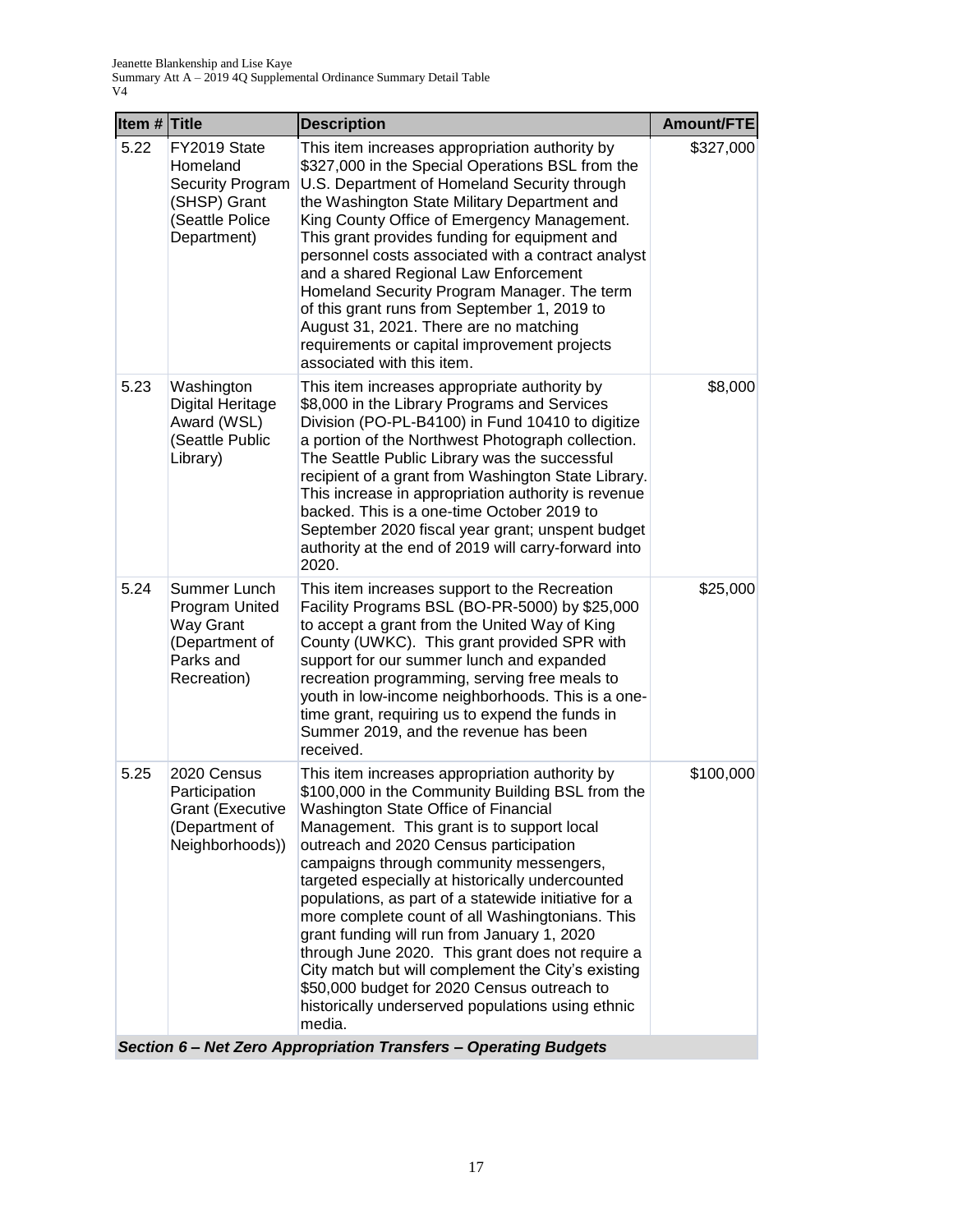| Item # Title |                                                                                                                     | <b>Description</b>                                                                                                                                                                                                                                                                                                                                                                                                                                                                                                                                                                                                                                                                                | <b>Amount/FTE</b> |
|--------------|---------------------------------------------------------------------------------------------------------------------|---------------------------------------------------------------------------------------------------------------------------------------------------------------------------------------------------------------------------------------------------------------------------------------------------------------------------------------------------------------------------------------------------------------------------------------------------------------------------------------------------------------------------------------------------------------------------------------------------------------------------------------------------------------------------------------------------|-------------------|
| 6.1          | <b>External Legal</b><br>Fees (Office of<br>the Community<br>Police<br>Commission)                                  | This item transfers appropriation authority in the<br>amount of \$80,000 from the Finance General BCL<br>to the Office of the Community Police Commission<br>BCL. This transfer is needed to cover external<br>legal fees because the City Attorney's Office<br>declined to provide representation due to capacity<br>issues. External legal counsel was selected by the<br>City Attorney's Office in consultation with the<br><b>Community Police Commission. Per SMC</b><br>3.29.480B, "the City shall provide sufficient<br>funding for the legal services separate from the<br>oversight entity's operational budget."                                                                        | \$0               |
| 6.2          | Paid Parental<br>Leave Backfill<br>Transfer<br>(Executive (City<br>Budget Office))                                  | This item transfers existing General Fund<br>appropriation authority from Finance General<br>Reserves to the Seattle Department of Human<br>Resources, Department of Neighborhoods,<br>Seattle Fire Department, Office of Economic<br>Development, Seattle Center and City Budget<br>Office to reimburse paid parental leave backfill<br>expenses that cannot be absorbed within the<br>existing departmental budgets.                                                                                                                                                                                                                                                                            | \$0               |
| 6.3          | Transfer funding<br>for Youth<br>Alternatives to<br>Incarceration<br>Study to OCR<br>(Human Services<br>Department) | This item transfers appropriation authority in the<br>amount of \$50,000 from the Preparing Youth for<br>Success BSL to the Office for Civil Rights BSL<br>and provides resources to the Office for Civil<br>Rights (OCR) for grants to community-based<br>organizations responding to hate violence. The<br>2018 Adopted Budget included \$50,000 for a<br>feasibility study to explore contracting with an<br>organization providing supportive and secure<br>housing alternatives to detention for non-violent<br>youth offenders. The funding was originally<br>appropriated to Finance General and was<br>subsequently transferred to HSD. This body of<br>work is more appropriate for OCR. | \$0               |
| 6.4          | <b>New Computers</b><br>(Seattle<br>Department of<br>Information<br>Technology)                                     | This item transfers \$2,036,000 from IT Initiatives<br>BSL (BO-IT-D9000) to the Engineering &<br>Operations BSL (BO-IT-D3000). This request is<br>necessary to provide the Engineering &<br>Operations BSL with expenditure authority for new<br>computers purchased in 2019 on behalf of City<br>Departments outside of Seattle IT's five year<br>device replacement cycle. This item adds<br>appropriation authority only. Revenue is collected<br>from the individual departments as costs are<br>incurred throughout the year.                                                                                                                                                                | \$0               |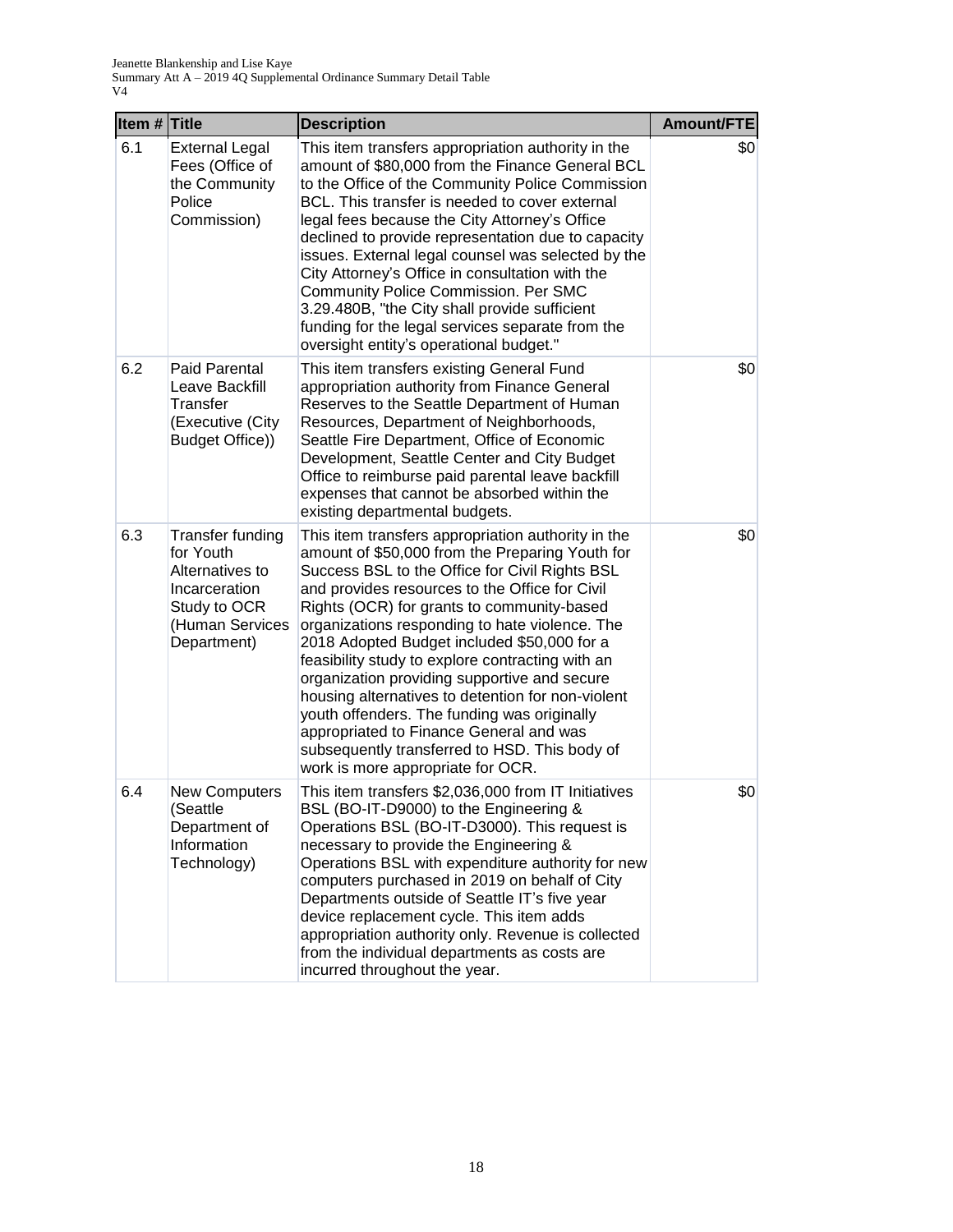| Item # Title |                                                                                                                     | <b>Description</b>                                                                                                                                                                                                                                                                                                                                                                                                                                                                                                                                                                                                         | Amount/FTE |
|--------------|---------------------------------------------------------------------------------------------------------------------|----------------------------------------------------------------------------------------------------------------------------------------------------------------------------------------------------------------------------------------------------------------------------------------------------------------------------------------------------------------------------------------------------------------------------------------------------------------------------------------------------------------------------------------------------------------------------------------------------------------------------|------------|
| 6.5          | <b>PSERN Spending</b><br>(Seattle<br>Department of<br>Information<br>Technology)                                    | This item transfers \$193,000 from IT Initiatives<br>BSL (BO-IT-D9000) to the Engineering &<br>Operations BSL (BO-IT-D3000). This request is<br>necessary to provide Engineering & Operations<br>BSL with expenditure authority to cover costs<br>associated with the Puget Sound Emergency<br>Radio Network (PSERN). This funding will cover<br>2019 purchases that were not originally included<br>in the 2019 budget. City of Seattle serves as a<br>partner in the PSERN program, with costs<br>reimbursed by King County.                                                                                             | \$0        |
| 6.6          | <b>Telecom Direct</b><br><b>Billing (Seattle</b><br>Department of<br>Information<br>Technology)                     | This item transfers \$906,000 from IT Initiatives<br>BSL (BO-IT-D9000) to the Engineering &<br>Operations BSL (BO-IT-D3000). This request is<br>necessary to provide Engineering & Operations<br>BSL with expenditure authority to cover 2019<br>telecom/cellular costs in 2019. The costs<br>associated with this request are billed out to City<br>Departments throughout the year. In 2019 actual<br>expenditures have exceeded ITD's appropriation<br>authority. This item adds appropriation authority<br>only. Revenue is collected from the individual<br>departments as costs are incurred throughout the<br>year. | \$0        |
| 6.7          | Transfer LEAD<br>Funding to IT<br><b>Initiatives BSL</b><br>(Seattle<br>Department of<br>Information<br>Technology) | This item transfers appropriation authority in the<br>amount of \$137,102 from the Leadership and<br>Administration BSL (BO-IT-D1000) to the IT<br>Initiatives BSL (BO-IT-D9000). This transfer is<br>needed to align the funding added to the SPD<br>LEAD project in the second quarter supplemental<br>with the funding appropriated for the project when<br>the 2019 budget was adopted. This transfer will<br>ensure that the project budget and spending will<br>be tracked in one PeopleSoft detail project.                                                                                                         | \$0        |
|              | <b>Section 7 - New Capital Projects</b>                                                                             |                                                                                                                                                                                                                                                                                                                                                                                                                                                                                                                                                                                                                            |            |
| 7.1          | <b>Facilities Energy</b><br>Conservation<br>Program CIP<br>Project                                                  | Add New Skagit - This item adds the Skagit - Facilities Energy<br>Conservation Program CIP Project (MC-CL-<br>XS6515) to the 2019-2024 CIP.                                                                                                                                                                                                                                                                                                                                                                                                                                                                                |            |
| 7.2          | <b>Add New</b><br>Transportation<br><b>Electrification CIP</b><br>Project                                           | This item adds the Transportation Electrification<br>Project (MC-CL-XF9239) to the 2019-2024 CIP.                                                                                                                                                                                                                                                                                                                                                                                                                                                                                                                          |            |
| 7.3          | <b>Add New Battery</b><br><b>Street Portal Park</b><br>Development CIP<br>Project                                   | This item adds the Battery Street Portal Park<br>Development CIP Project (MC-PR-21015) to the<br>2019-2024 CIP.                                                                                                                                                                                                                                                                                                                                                                                                                                                                                                            |            |
|              |                                                                                                                     | Section 8- Capital Appropriation and Project Allocation Decreases                                                                                                                                                                                                                                                                                                                                                                                                                                                                                                                                                          |            |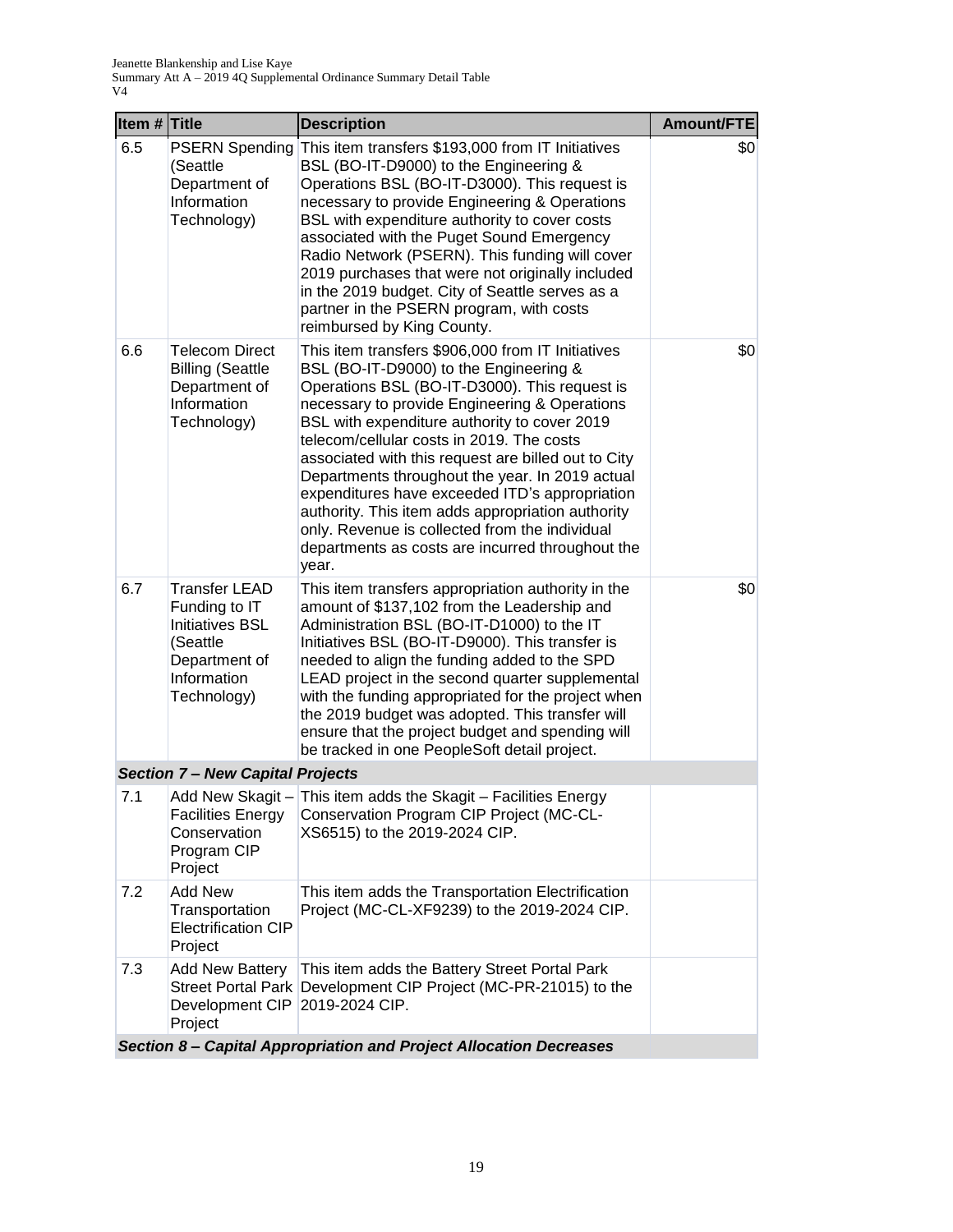| Item # Title |                                                                                                                               | <b>Description</b>                                                                                                                                                                                                                                                                                                                                                                                                                                                                                                                                                                                                                                                                                                                                                                                           | Amount/FTE    |
|--------------|-------------------------------------------------------------------------------------------------------------------------------|--------------------------------------------------------------------------------------------------------------------------------------------------------------------------------------------------------------------------------------------------------------------------------------------------------------------------------------------------------------------------------------------------------------------------------------------------------------------------------------------------------------------------------------------------------------------------------------------------------------------------------------------------------------------------------------------------------------------------------------------------------------------------------------------------------------|---------------|
| 8.1          | <b>Arterial Asphalt</b><br>and Concrete<br>Phase 1 (Seattle<br>Department of<br>Transportation)                               | This item decreases appropriation authority by<br>\$1,372,957 in the Major<br>Maintenance/Replacement BSL (BC-TR-19001).<br>This abandonment will align funding to the Move<br>Seattle spending plan in the Arterial Asphalt and<br>Concrete (AAC) Phase 1 CIP project (MC-TR-<br>C070). The 2020 proposed CIP reports<br>\$1,372,957 in AAC Phase 1 in 2019 Revised. This<br>action reverses that entry to report the proper<br>amount of available Move Seattle funding<br>between the AAC Phase 1 and AAC Phase 2<br>(MC-TR-C033) projects.                                                                                                                                                                                                                                                               | (\$1,372,957) |
| 8.2          | <b>Baker (Seattle</b><br>Department of<br>Transportation)                                                                     | Accessible Mount This item decreases appropriation authority by<br>\$24,390 in the Mobility Capital BSL (BC-TR-<br>19003). The maximum Move Seattle Levy<br>contribution to the Accessible Mount Baker CIP<br>Project (MC-TR-C002) is \$2.0 million. This action<br>corrects a previous over-appropriation in this<br>project.                                                                                                                                                                                                                                                                                                                                                                                                                                                                               | (\$24,390)    |
|              |                                                                                                                               | Section 9- Capital Appropriation and Project Allocation Increases                                                                                                                                                                                                                                                                                                                                                                                                                                                                                                                                                                                                                                                                                                                                            |               |
| 9.1          | <b>Budget Authority</b><br>Increase - FAS<br><b>Facilities</b><br>(Department of<br>Finance &<br>Administrative<br>Services)  | This item increases appropriation authority by<br>\$8,540,133 in CIP project FAS Project Delivery<br>Services (MC-FA-FASPDS) in the FAS Project<br>Delivery Services BSL. This CIP project<br>represents space management work completed<br>by FAS on behalf of other City departments in<br>FAS owned facilities. FAS anticipates spending<br>\$13.2 million on these projects in 2019. These<br>projects are appropriated within the relevant City<br>department, with FAS appropriation being added<br>once the project scope is known. The adopted<br>budget for this project was \$3.5 million and \$1.2<br>million was added through quarterly supplemental<br>budgets. As this work is backed by revenue from<br>other departments it does not represent an overall<br>increase in costs to the City. | \$8,500,000   |
| 9.2          | <b>Budget Authority</b><br>Increase - City<br><b>Facilities</b><br>(Department of<br>Finance &<br>Administrative<br>Services) | This item increases appropriation authority by<br>\$5,000,000 in CIP project City Facilities Project<br>Delivery Services (CTYPDS) the FAS Project<br>Delivery Services BSL. This CIP project<br>represents space management work completed<br>by FAS on behalf of other City departments in<br>non-City owned facilities. FAS anticipates<br>spending \$5.9 million on these projects in 2019.<br>These projects are appropriated within the<br>relevant City department, with FAS appropriation<br>being added once the project scope is known. The<br>Q2 Supplemental added \$900k of project budget,<br>and this change adds the remaining \$5 million. As<br>this work is backed by revenue from other<br>departments it does not represent an overall<br>increase in costs to the City.                | \$5,000,000   |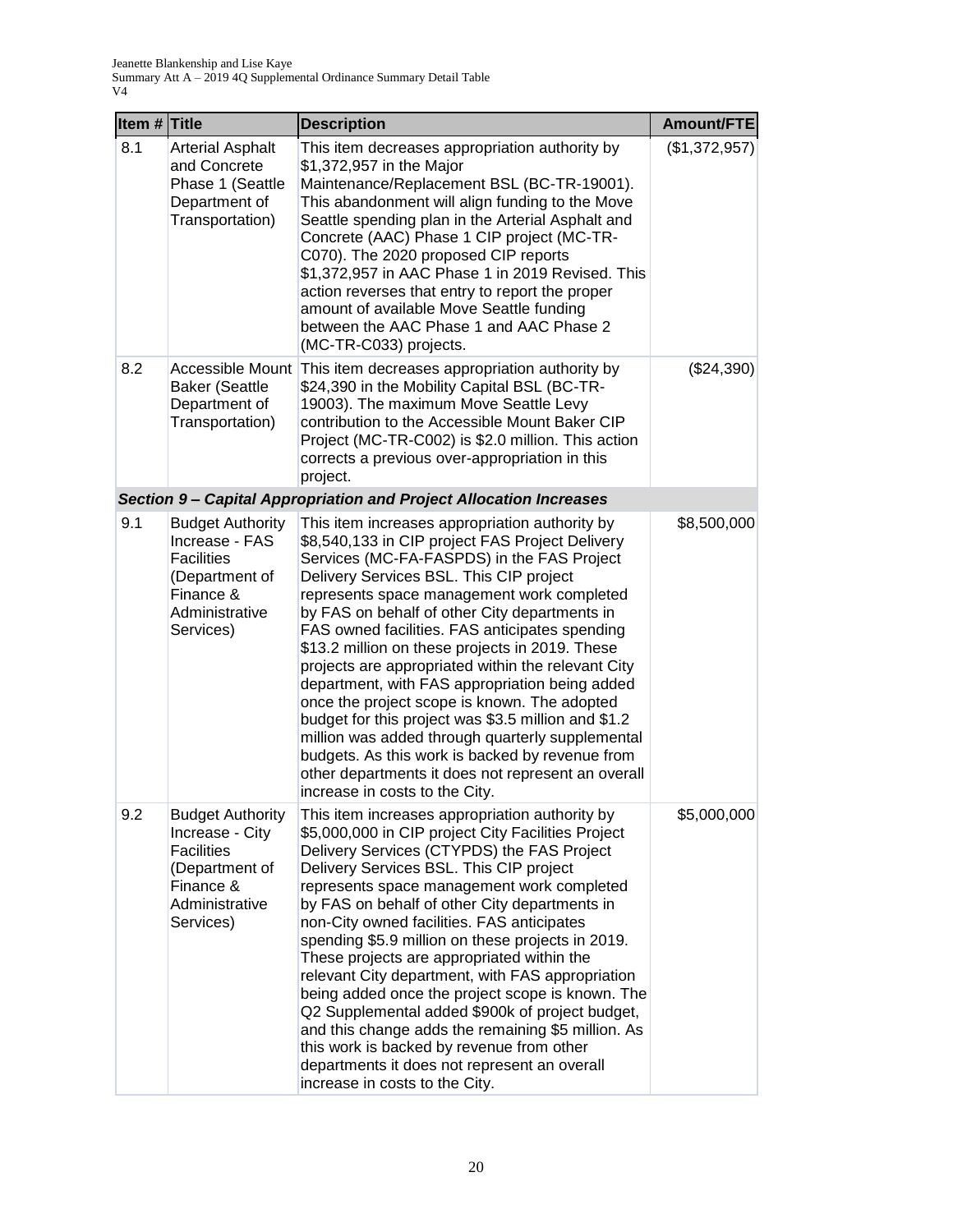| Item $#$ Title |                                                                                           | <b>Description</b>                                                                                                                                                                                                                                                                                                                                                                                                                                                                                                                                                                                                                                                                                                                                                                                                                                                                                                                                                | Amount/FTE  |
|----------------|-------------------------------------------------------------------------------------------|-------------------------------------------------------------------------------------------------------------------------------------------------------------------------------------------------------------------------------------------------------------------------------------------------------------------------------------------------------------------------------------------------------------------------------------------------------------------------------------------------------------------------------------------------------------------------------------------------------------------------------------------------------------------------------------------------------------------------------------------------------------------------------------------------------------------------------------------------------------------------------------------------------------------------------------------------------------------|-------------|
| 9.3            | Medium<br>Overhead and<br>Underground<br><b>Services</b><br>Revenue-Backed<br>City Light) | This item increases appropriation authority by<br>\$2.0 million to the Customer Focused - CIP BSL<br>(41000-BC-CL-Z). This funding will be used to<br>cover medium service connection costs for new<br>customers. This body of work and the associated<br>Increases (Seattle costs are trending higher than forecasted by the<br>Office of Economic Development. With the recent<br>up-zoning, the demand for new medium services<br>will continue to stay above forecasts. The increase<br>is backed 100% by customer reimbursements.<br>There is a subsequent CIP transaction that will<br>increase appropriations by an additional \$3.0<br>million which is funded by a net-zero transfer from<br>other projects.                                                                                                                                                                                                                                             | \$2,000,000 |
| 9.4            | DSM Tracking &<br>Reporting<br>System: Increase<br>to CIP (Seattle<br>City Light)         | This item increases appropriation authority by<br>\$1.0 million in the Financial Services - CIP<br>(41000-BC-CL-W). This funding is needed to<br>cover the additional project costs related to an<br>extension in the project's schedule and the<br>addition of critical scope elements not included in<br>the original contract. The additional elements<br>include enhanced document storage, additional<br>features for measure calculation, more robust<br>integrations with SCL systems, streamlining<br>business processes, additional change<br>management support and broader training needs.<br>Funds are available from the conservation<br>deferred O&M budget. This item effectively<br>transfers operating funds to a capital project, and<br>therefore needs to be executed in two change<br>requests, one operating and one CIP. There is a<br>corresponding change request reducing the<br>operating budget in the deferred O&M operating<br>BSL. | \$1,052,000 |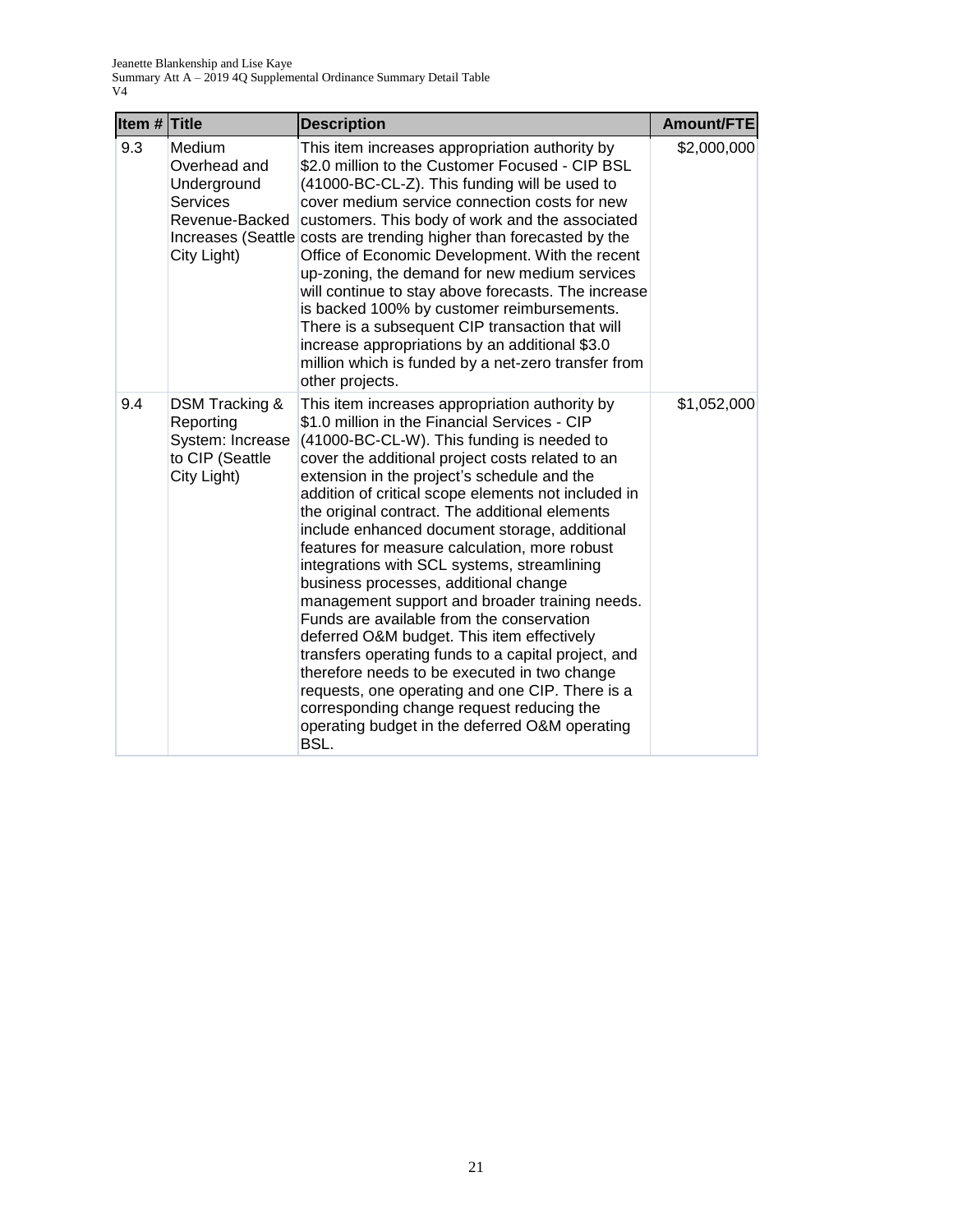| Item $#$ Title |                                                                                                                          | <b>Description</b>                                                                                                                                                                                                                                                                                                                                                                                                                                                                                                                                                                                                                                                                                                                                                                                                                                                                                                                                                                                                                                                                                                                                     | Amount/FTE  |
|----------------|--------------------------------------------------------------------------------------------------------------------------|--------------------------------------------------------------------------------------------------------------------------------------------------------------------------------------------------------------------------------------------------------------------------------------------------------------------------------------------------------------------------------------------------------------------------------------------------------------------------------------------------------------------------------------------------------------------------------------------------------------------------------------------------------------------------------------------------------------------------------------------------------------------------------------------------------------------------------------------------------------------------------------------------------------------------------------------------------------------------------------------------------------------------------------------------------------------------------------------------------------------------------------------------------|-------------|
| 9.5            | Transportation<br>Electrification<br>Projects: Transfer<br>Deferred O&M to<br>New CIP Project<br>(Seattle City<br>Light) | This item increases appropriation authority by<br>\$2.0 in the Power Supply & Environmental Affairs<br>- CIP BSL (41000-BC-CL-X). Funding will be used<br>to create a new Master CIP Project MC-CL-<br>XF9239 Transportation Electrification Projects to<br>capture projects related to transportation<br>electrification. This ongoing project provides<br>electrification infrastructure for light-duty, medium-<br>duty, and heavy-duty electric vehicles (including<br>fleets, delivery and freight), and ferry and port<br>system throughout Seattle City Light's service<br>territory and properties. Typical improvements<br>may include, but are not limited to, the installation<br>of charging, distributed generation (solar, wind,<br>etc.) and energy storage equipment. Funding is<br>being requested in Q4 as work has already begun<br>on the King County Metro project and will start<br>soon on the UPS/Kenworth project. A<br>corresponding operating budget change request<br>transfers the deferred O&M funds from the<br><b>Customer Service, Communication &amp; Regulatory</b><br>(41000-CLBU110) BSL to this capital project. | \$2,000,000 |
| 9.6            | <b>Facilities Projects</b><br>Increase (Seattle<br>City Light)                                                           | This item increases appropriation authority by<br>Transfers, Project \$1.2 million in the Power Supply & Environmental<br>Affairs - CIP BSL (41000-BC-CL-X). This funding<br>will be used to cover higher-than-expected costs<br>incurred in the Facilities, Security and Emergency<br>Management Division (FSEM) to complete utility-<br>wide conservation projects such as installing<br>programmable thermostats and upgrades to<br>lighting at numerous SCL facilities. Funds are<br>available from the conservation deferred O&M<br>account which is where these costs are budgeted.<br>Because this item transfers operating funds to a<br>capital project, it is executed in two change<br>requests, and there is a corresponding change<br>request decreasing deferred O&M funding in the<br>operating budget.                                                                                                                                                                                                                                                                                                                                 | \$1,208,000 |
| 9.7            | <b>Broad Street</b><br>Substation -<br><b>Network</b><br>Revenue-Backed<br>City Light)                                   | This item increases appropriation authority by<br>\$360,000 to the Transmission & Distribution BSL<br>(41000-BC-CL-Y). This funding will be used to<br>cover SDOT-mandated and customer-paid street<br>Increases (Seattle and alley vacations for the Convention Center<br>project. The increase is backed 100% by<br>customer reimbursements. There is a subsequent<br>CIP transaction in the complex table that will<br>increase appropriations by an additional \$840,000<br>which is funded by a net-zero transfer from other<br>projects.                                                                                                                                                                                                                                                                                                                                                                                                                                                                                                                                                                                                         | \$360,000   |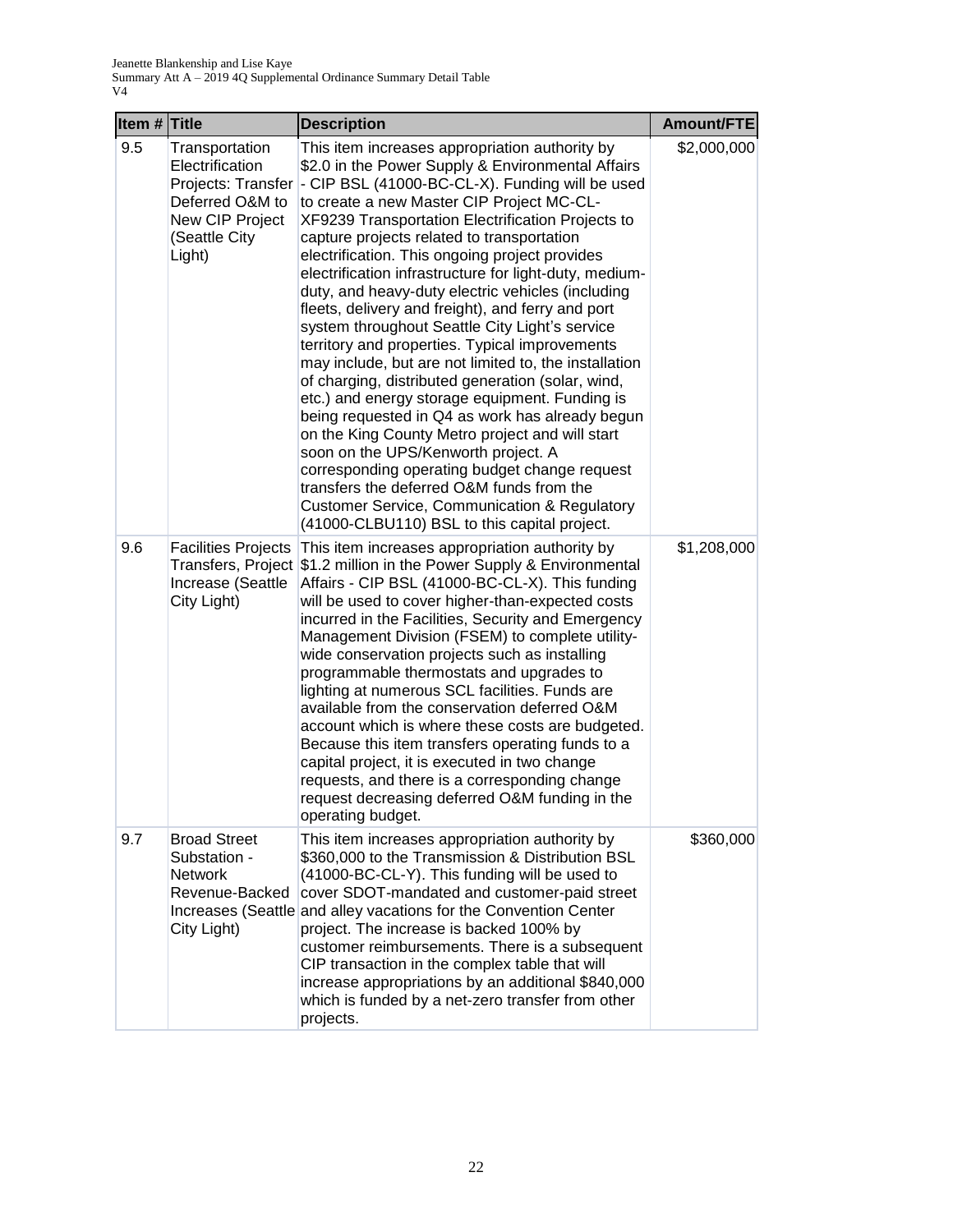| Item $#$ Title |                                                                                                                                | <b>Description</b>                                                                                                                                                                                                                                                                                                                                                                                                                                                                                                                                                                                                                                                                         | Amount/FTE  |
|----------------|--------------------------------------------------------------------------------------------------------------------------------|--------------------------------------------------------------------------------------------------------------------------------------------------------------------------------------------------------------------------------------------------------------------------------------------------------------------------------------------------------------------------------------------------------------------------------------------------------------------------------------------------------------------------------------------------------------------------------------------------------------------------------------------------------------------------------------------|-------------|
| 9.8            | Thomas Street<br>Greenway<br>(Seattle<br>Department of<br>Transportation)                                                      | This item increases the appropriation authority by<br>\$1,100,000 in the Mobility-Capital BSL (BC-TR-<br>19003). The Thomas Street Greenway project<br>seeks to install a neighborhood greenway<br>between the Seattle Center and the South Lake<br>Union neighborhood. The project will include<br>protected bicycle lanes, pedestrian facilities and a<br>unique protected intersection at the busy Thomas<br>and Dexter intersection. The \$1.1 million will be<br>used to advance the Thomas Street Redefined<br>concept to 100% design for the blocks between<br>5th Ave and 7th Ave in uptown and south lake<br>union neighborhoods. This is funded by LCLIP.                        | \$1,100,000 |
| 9.9            | <b>New Traffic</b><br>Signals (Seattle<br>Department of<br>Transportation)                                                     | This item increases appropriation authority by<br>\$5,786 in the Mobility Capital BSL (BC-TR-<br>19003). This request is needed to correct a minor<br>overspend in 2018 that lead to a negative<br>carryforward. This is a cleanup entry and<br>appropriates \$5,786 of the small remaining<br>Bridging the Gap fund balance.                                                                                                                                                                                                                                                                                                                                                              | \$5,786     |
| 9.10           | <b>Criminal Case</b><br>Management<br>System (Seattle<br>Department of<br>Information<br>Technology)                           | This item increases appropriation authority by<br>\$650,000 in the Capital Improvement Projects<br>BSL (BC-IT-C7000). These funds will support the<br>replacement of the Law Department's criminal<br>case management system. The costs associated<br>with this work will be funded through a one time<br>transfer from LAW.                                                                                                                                                                                                                                                                                                                                                               | \$650,000   |
| 9.11           | Denny Park<br>LandBanked Site<br><b>Street Vacation</b><br>Fund<br>Appropriation<br>(Department of<br>Parks and<br>Recreation) | This item increases appropriation authority by<br>\$1,070,000 in the Building for the Future -CIP BSL<br>(BC-PR-2000). This funding supports the Develop<br>14 New Parks at Land-Banked Sites master<br>project (MC-PR-21003) and will be used towards<br>the development of Urban Triangle Park. The<br>appropriation is backed by the payment from a<br>developer, and the amount has already been<br>received in the Park and Recreation Fund<br>(10200).                                                                                                                                                                                                                               | \$1,070,000 |
| 9.12           | Neighborhood<br>Parks &<br>Parks Levy<br>Appropriation<br>(Department of<br>Parks and<br>Recreation)                           | This item increases appropriation authority by<br>\$1,569,000 in the the Fix It First-CIP BSL (BC-PR-<br>Playgrounds 2008 40000). This funding will go into the Neighborhood<br>Parks & Playgrounds 2008 Parks Levy project<br>(MC-PR-16001) and will be used to support<br>remaining projects within the Development<br>category such as Marra-Desimone Park, Victor<br>Steinbrueck Park, Emma Schmitz Seawall, and<br>the comfort station at Gas Works Park. These<br>projects are currently in design and funding will be<br>allocated to each project as estimates are further<br>refined. This appropriation is supported by excess<br>interest earnings in the 2008 Parks Levy Fund. | \$1,569,000 |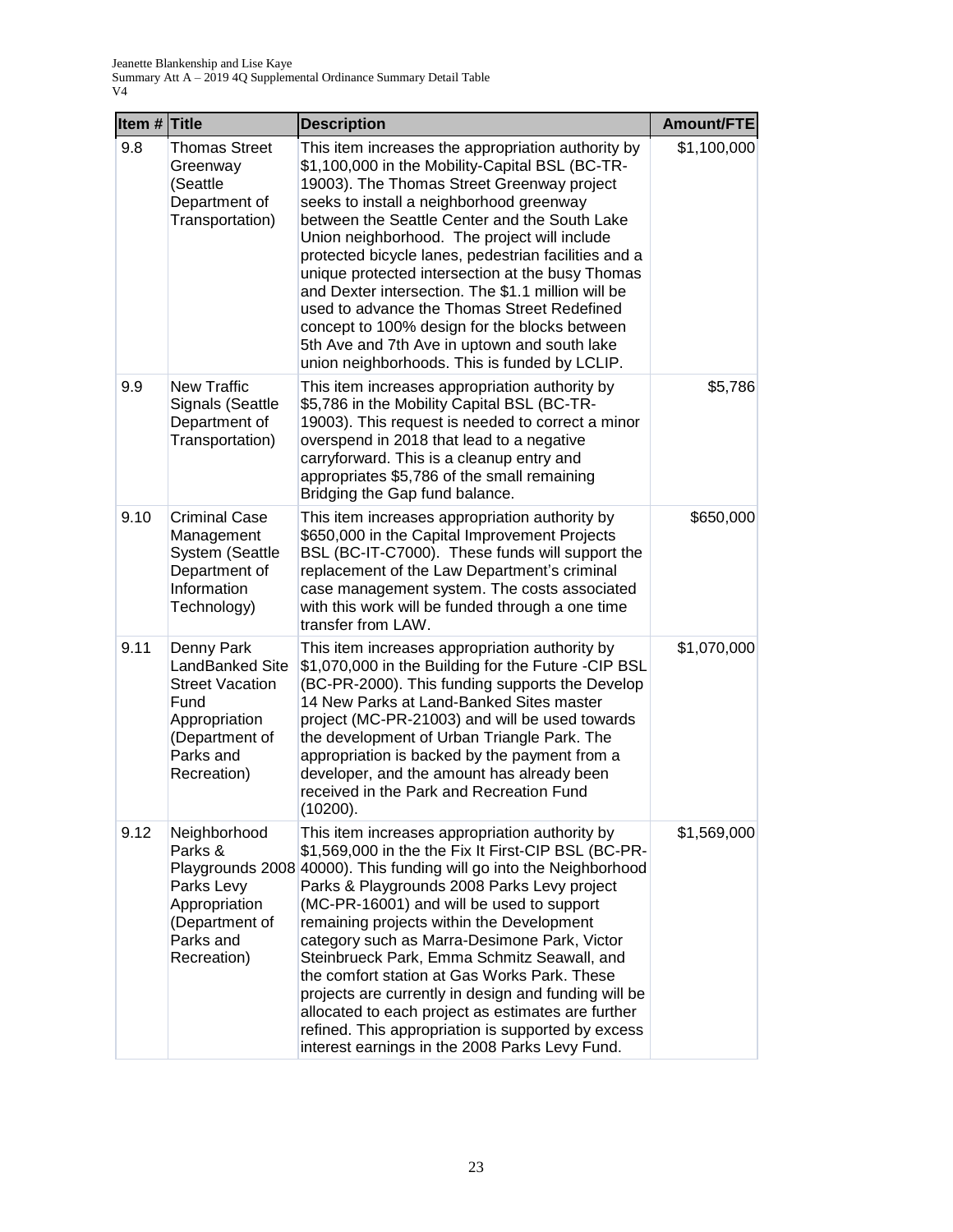| Item $#$ Title |                                                                                                                         | <b>Description</b>                                                                                                                                                                                                                                                                                                                                                                                                                                                                                                                                                     | Amount/FTE  |
|----------------|-------------------------------------------------------------------------------------------------------------------------|------------------------------------------------------------------------------------------------------------------------------------------------------------------------------------------------------------------------------------------------------------------------------------------------------------------------------------------------------------------------------------------------------------------------------------------------------------------------------------------------------------------------------------------------------------------------|-------------|
| 9.13           | Play Area<br>Renovations<br>Appropriation<br>(Department of<br>Parks and<br>Recreation)                                 | This item increases appropriation authority by<br>\$600,000 in the Fix It First-CIP BSL (BC-PR-<br>40000). This funding will be used for the Play Area<br>Renovations project (MC-PR-41039) and will be<br>used towards renovating play areas in the park<br>system. It is intended that \$250,000 of this<br>appropriation will be used for Eli's/Burke Gilman<br>Park Renovation Project. A separate CIP project<br>page will be created in the 2020 2nd Quarter<br>Supplemental. This appropriation is supported by<br>the 2013 King County Parks Levy Fund (36000) | \$600,000   |
| 9.14           | SR520 Mitigation<br>Appropriation<br><b>Bryant Site</b><br>Development<br>(Department of<br>Parks and<br>Recreation)    | This item increases appropriation authority by<br>\$250,000 in the SR520 Mitigation BSL (BC-PR-<br>60000). This funding will be used to support the<br>remaining projects within the SR520 BSL<br>including Bryant Site development. This<br>appropriation is supported by excess interest<br>earnings in the Park Mitigation & Remediation<br>Fund (33130).                                                                                                                                                                                                           | \$250,000   |
| 9.15           | SR520 Mitigation<br>Appropriation<br>Arboretum<br><b>Waterfront Trail</b><br>(Department of<br>Parks and<br>Recreation) | This item increases appropriation authority by<br>\$794,000 in the the SR520 Mitigation BSL (BC-<br>PR-60000). This funding will be used to support<br>the remaining projects within the SR520 BSL<br>including the Arboretum Waterfront Trail. This<br>appropriation is supported by excess interest<br>earnings in the Park Mitigation & Remediation<br>Fund (33130).                                                                                                                                                                                                | \$794,000   |
| <b>Backed</b>  |                                                                                                                         | Section 10 - Capital Appropriation and Project Allocation Increases - Revenue                                                                                                                                                                                                                                                                                                                                                                                                                                                                                          |             |
| 10.1           | <b>Burke Gilman</b><br><b>Trail Extension</b><br>(Seattle<br>Department of<br>Transportation)                           | This item increases appropriation authority by<br>\$1,151,393 in the Mobility-Capital BSL (BC-TR-<br>19003). This request is necessary to fund the<br>construction of the Burke-Gilman Trail mixed-use<br>facility, specifically the repair of a storm drainpipe<br>and installation of trolley poles and foundations to<br>be reimbursed by King County (\$1,077,189) and<br>SPU (\$74,204). This request is funded by<br>reimbursement from SPU and King County.                                                                                                     | \$1,151,393 |
| 10.2           | 23rd Avenue<br>Corridor Impr<br>(Seattle<br>Department of<br>Transportation)                                            | This item increases appropriation authority by<br>\$618,984 in the Mobility Capital BSL (BC-TR-<br>19003). Per a Memorandum of Agreement<br>between SCL and SDOT, SCL will provide<br>\$713,245 to cover work requested by SCL to<br>address existing overflow issue. This will be<br>funded by SCL. SDOT already has appropriation<br>authority of \$594,261 and is only requesting<br>\$118,984. Additionally, SDOT is advancing Move<br>Seattle funding from 2020 to fund 23rd Ave<br>Corridor Improvement project costs.                                           | \$618,984   |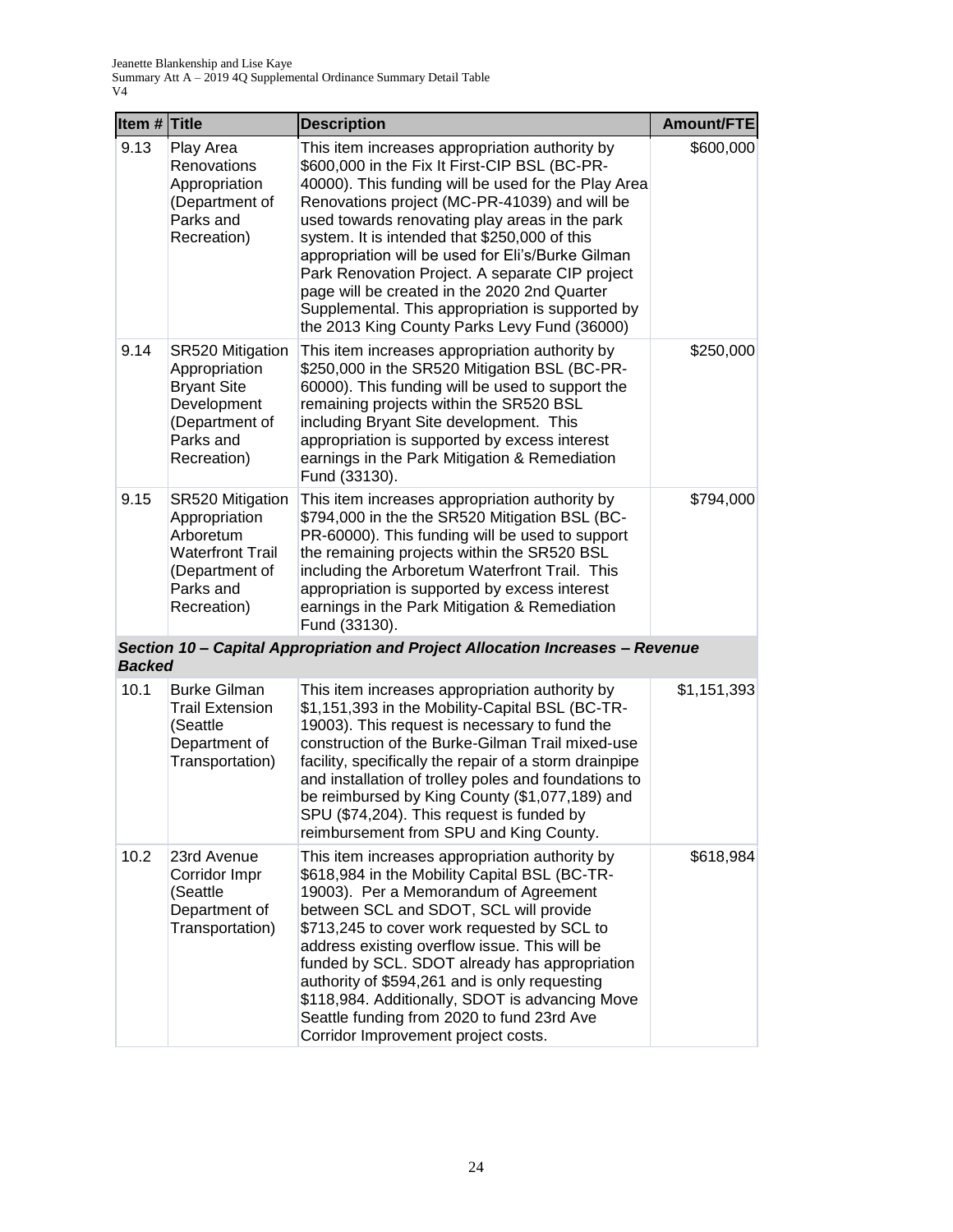| Item $#$ Title |                                                                                                             | <b>Description</b>                                                                                                                                                                                                                                                                                                                                                                                                                                                                                                                                                                                                                                                                                                                                                                                                                             | <b>Amount/FTE</b> |
|----------------|-------------------------------------------------------------------------------------------------------------|------------------------------------------------------------------------------------------------------------------------------------------------------------------------------------------------------------------------------------------------------------------------------------------------------------------------------------------------------------------------------------------------------------------------------------------------------------------------------------------------------------------------------------------------------------------------------------------------------------------------------------------------------------------------------------------------------------------------------------------------------------------------------------------------------------------------------------------------|-------------------|
| 10.3           | Pedestrian<br>Master Plan -<br><b>New Sidewalks</b><br>(Seattle<br>Department of<br>Transportation)         | This item increases appropriation authority by<br>\$613,274 in the Mobility Capital BSL (BC-TR-<br>19003). This request is necessary to authorize<br>reimbursement from SPU for construction of a<br>Natural Drainage System as part of SDOT's 12th<br>Ave NE Sidewalk project. This request is funded<br>by reimbursement from SPU.                                                                                                                                                                                                                                                                                                                                                                                                                                                                                                           | \$613,274         |
| 10.4           | <b>Heavy Haul</b><br>Network Program<br>- East Marginal<br>Way (Seattle<br>Department of<br>Transportation) | This item increases appropriation authority by<br>\$1,457,249 in the Mobility-Capital BSL (BC-TR-<br>19003). This request is needed as the Heavy Haul<br>Network Program - East Marginal Way will incur<br>grant eligible design costs in 2019 for phases 1<br>and 2 of the project. This will be funded by a<br>Federal Highway Administration grant (accepted<br>in ORD 125832). In addition, per a Memorandum<br>of Agreement between SPU and SDOT, SPU will<br>provide \$957,249 to fund replacement of a<br>waterline, drainage main, drainage service, and<br>castings, and vibration monitoring.                                                                                                                                                                                                                                        | \$1,457,249       |
| 10.5           | <b>Transit Corridor</b><br>Improvements<br>(Seattle<br>Department of<br>Transportation)                     | This item increases appropriation authority by<br>\$21,401 in the Mobility-Capital BSL (BC-TR-<br>19003). This request reflects the final amount of<br>reimbursable authority from King County for the<br>TCI Route 8 improvements."                                                                                                                                                                                                                                                                                                                                                                                                                                                                                                                                                                                                           | \$21,401          |
| 10.6           | Lowman Beach<br><b>Park Restoration</b><br><b>RCO Grant</b><br>(Department of<br>Parks and<br>Recreation)   | This item increases support to the Fix It First-CIP<br>BSL (BC-PR-40000) by \$500,000 to accept a<br>grant from the Washington State Recreation and<br>Conservation Office (RCO). This grant supports<br>the Beach Restoration Master Project (MC-PR-<br>41006) and will be used to continue restoration at<br>Lowman Beach Park located on Puget Sound in<br>West Seattle. Specifically, this funding will be<br>used to build upon nearshore restoration<br>completed by SPR along the southern portion of<br>Lowman Beach. This project includes removing<br>approximately 130 lineal ft. of failing vertical<br>concrete seawall and nourishing the beach to<br>restore a natural profile. This is a reimbursable<br>grant, requiring a \$950,000 match which the<br>project budget satisfies. The grant expiration date<br>is 01/31/2022. | \$500,000         |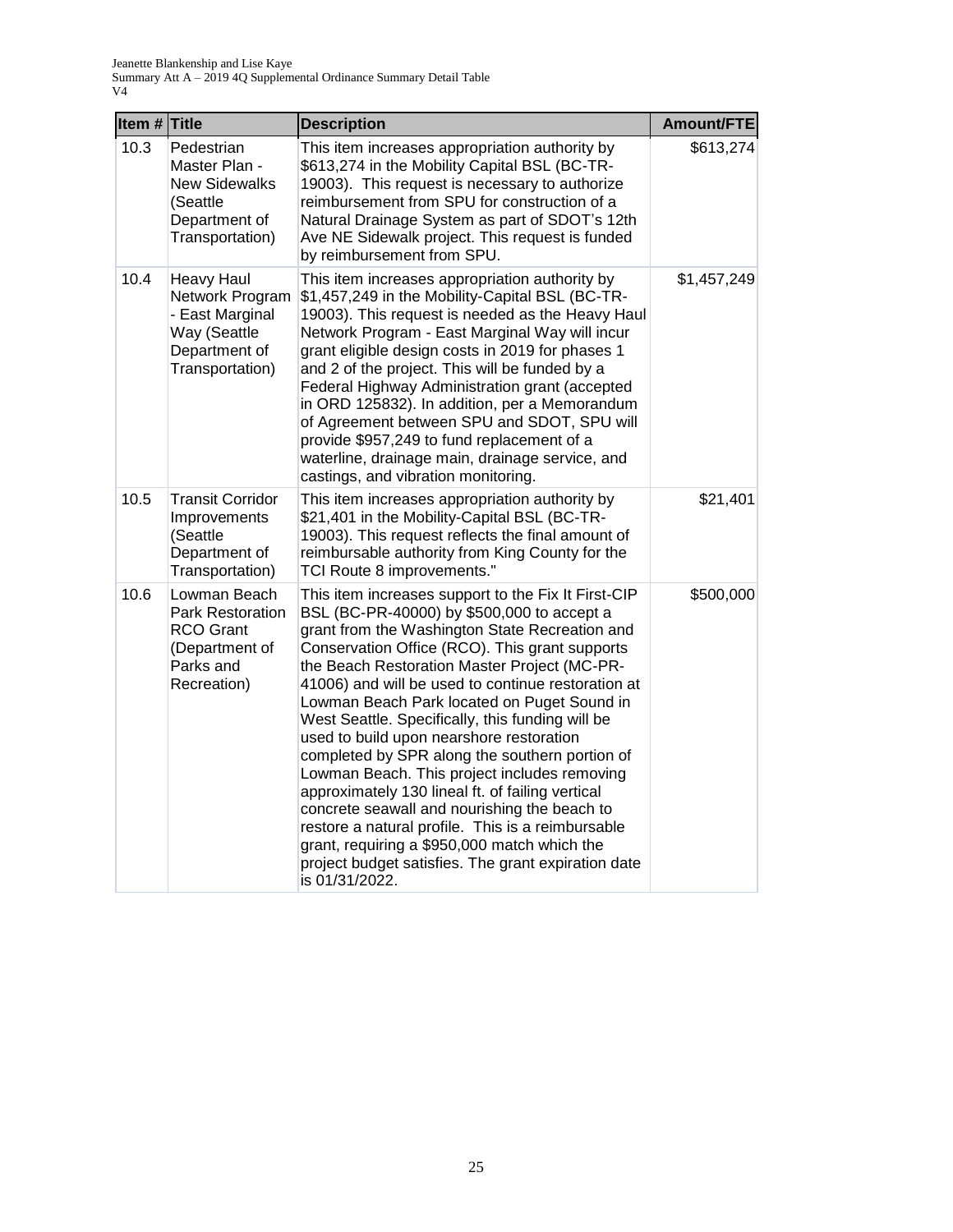| Item # Title |                                                                                                                               | <b>Description</b>                                                                                                                                                                                                                                                                                                                                                                                                                                                                                                                                                                                                                                                                                                                                                                                                                                                                                                                                                                                                                                                                                                                                                                                                           | Amount/FTE |
|--------------|-------------------------------------------------------------------------------------------------------------------------------|------------------------------------------------------------------------------------------------------------------------------------------------------------------------------------------------------------------------------------------------------------------------------------------------------------------------------------------------------------------------------------------------------------------------------------------------------------------------------------------------------------------------------------------------------------------------------------------------------------------------------------------------------------------------------------------------------------------------------------------------------------------------------------------------------------------------------------------------------------------------------------------------------------------------------------------------------------------------------------------------------------------------------------------------------------------------------------------------------------------------------------------------------------------------------------------------------------------------------|------------|
| 10.7         | Beach<br><b>Restoration King</b><br><b>County Flood</b><br><b>Control Grant</b><br>(Department of<br>Parks and<br>Recreation) | This item increases support to the Fix It First-CIP<br>BSL (BC-PR-40000) by \$525,000 to accept a<br>grant from the King County Flood Control District.<br>This grant supports the Beach Restoration Master<br>Project (MC-PR-41006) and will be used towards<br>construction to continue restoration at Lowman<br>Beach Park located on Puget Sound in West<br>Seattle, and to undertake a feasibility study at<br>Scheuerman Creek in Discovery Park.<br>Specifically, this funding will be used to remove<br>the failing seawall and undertake the beach<br>restoration on the north half of Lowman Beach<br>Park. The feasibility study at Scheuerman Creek<br>includes conceptual design and cost estimates to<br>determine the feasibility of restoring shoreline at<br>the mouth of the creek. This is a reimbursable<br>grant, Lowman Beach requires a \$150,000.00<br>match which the project budget satisfies. The<br>grant expiration date is 12/31/2021                                                                                                                                                                                                                                                          | \$525,000  |
| 10.8         | <b>GL Small Crafts</b><br>Renovations RCO<br>Grant<br>(Department of<br>Parks and<br>Recreation)                              | This item increases support to the Building for the<br>Future -CIP BSL (BC-PR-2000) by \$520,000 to<br>accept a grant from the Washington State<br>Recreation and Conservation Office (RCO). This<br>grant supports the Major Projects Challenge Fund<br>Master project (MC-PR-21002) and will be used<br>towards renovations intended to expand capacity<br>at the Green Lake Small Crafts Center (GLSCC).<br>Specifically, this grant will be used to replace the<br>existing main dock at GLSCC with a larger dock<br>with two floats, joined by a single gangway.<br>These docks will reduce maintenance, improve<br>safety, expand boat launching access and ADA<br>access, and are more environmentally<br>sustainable. The grant funds will also be used to<br>renovate two existing park restrooms and creates<br>two restrooms with showers. These restroom<br>renovations will update the existing heavily used<br>Shell House restrooms and create two new<br>restrooms (with showers) at the new Boathouse.<br>The project will occur entirely on City property.<br>This is a reimbursable grant, requiring a \$520,000<br>match which the project budget satisfies. The<br>grant expiration date is 09/30/2021. | \$520,000  |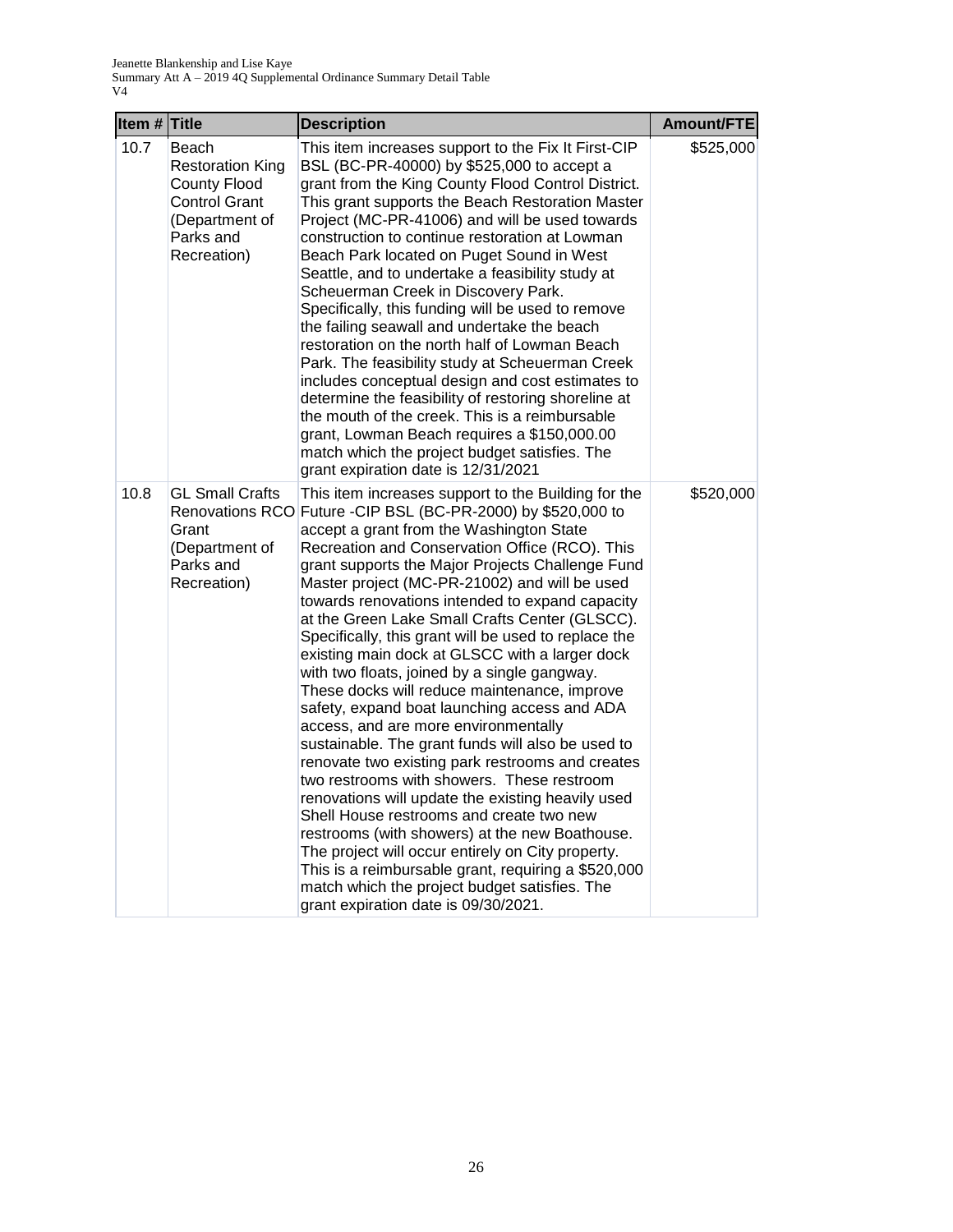| Item $#$ Title |                                                                                                                               | <b>Description</b>                                                                                                                                                                                                                                                                                                                                                                                                                                                                                                                                                                                                                                                                                                                                                                                                                                                                                                                                                                                                                                                                                                                                                  | Amount/FTE |
|----------------|-------------------------------------------------------------------------------------------------------------------------------|---------------------------------------------------------------------------------------------------------------------------------------------------------------------------------------------------------------------------------------------------------------------------------------------------------------------------------------------------------------------------------------------------------------------------------------------------------------------------------------------------------------------------------------------------------------------------------------------------------------------------------------------------------------------------------------------------------------------------------------------------------------------------------------------------------------------------------------------------------------------------------------------------------------------------------------------------------------------------------------------------------------------------------------------------------------------------------------------------------------------------------------------------------------------|------------|
| 10.9           | Kubota Garden<br>Renovation RCO<br>Grant<br>(Department of<br>Parks and<br>Recreation)                                        | This item increases support to the Building for the<br>Future -CIP BSL (BC-PR-2000) by \$500,000 to<br>accept a grant from the Washington State<br>Recreation and Conservation Office (RCO). This<br>grant supports the Major Project Challenge Fund<br>Master Project (MC-PR-21002) and will be used to<br>support renovations at Kubota Garden.<br>Specifically, grant funds will be used to construct<br>two all-gender restrooms, and ADA-accessible<br>pathways and picnic area (with 4 tables) in the 5-<br>acre Terrace area, in the SW section of the<br>garden. The project will occur entirely on City<br>property. This is a reimbursable grant, requiring a<br>\$517,120 match which the project budget<br>satisfies. The grant expiration date is 9/30/2021.                                                                                                                                                                                                                                                                                                                                                                                           | \$500,000  |
| 10.10          | Lower Woodland<br>Park Playfield #2<br>Turf<br>Improvements<br><b>RCO Grant</b><br>(Department of<br>Parks and<br>Recreation) | This item increases support to the Fix It First-CIP<br>BSL (BC-PR-40000) by \$350,000 to accept a<br>grant from the Washington State Recreation and<br>Conservation Office (RCO). This grant supports<br>the Major Maintenance Backlog and Asset<br>Management master project (MC-PR-41001) and<br>will be used to replace the synthetic turf on<br>Playfield #2 at Lower Woodland Park. Specifically,<br>grant funds will be used to update the field to new<br>standards and materials. The project will occur<br>entirely on City property. This reimbursable grant,<br>requiring a \$1,627,000 match which the project<br>budget satisfies. The grant expiration date is<br>12/31/2020.                                                                                                                                                                                                                                                                                                                                                                                                                                                                         | \$350,000  |
| 10.11          | Donation<br>(Department of<br>Parks and<br>Recreation)<br>-4-4                                                                | Seward Park Tree This item increases support to the Fix It First-CIP<br>BSL (BC-PR-40000) by \$90,000 to accept a<br>donation from the Seattle Foundation. This<br>donation supports the Seward Park Forest<br>Restoration Master Project (MC-PR-41013) and<br>will be used towards the restoration of old growth<br>forest in Seward Park as part of the Green Seattle<br>Partnership. This work is funded by a private<br>donation originally established by Lyman Hull<br>through the Seattle Foundation, and the funds<br>have already been received.<br>$\mathbf{L}$<br>والمنافية المناقب للمراجعة<br>$\mathbf{I}$ D <sub>1</sub><br>$\therefore$ $\therefore$ $\therefore$ $\therefore$ $\therefore$ $\therefore$ $\therefore$ $\therefore$ $\therefore$ $\therefore$ $\therefore$ $\therefore$ $\therefore$ $\therefore$ $\therefore$ $\therefore$ $\therefore$ $\therefore$ $\therefore$ $\therefore$ $\therefore$ $\therefore$ $\therefore$ $\therefore$ $\therefore$ $\therefore$ $\therefore$ $\therefore$ $\therefore$ $\therefore$ $\therefore$ $\therefore$ $\therefore$ $\therefore$ $\therefore$ $\therefore$ $\therefore$<br>. <del>.</del><br>. . | \$90,000   |

*Section 11 – Net Zero Capital Appropriation and Project Allocation Transfers*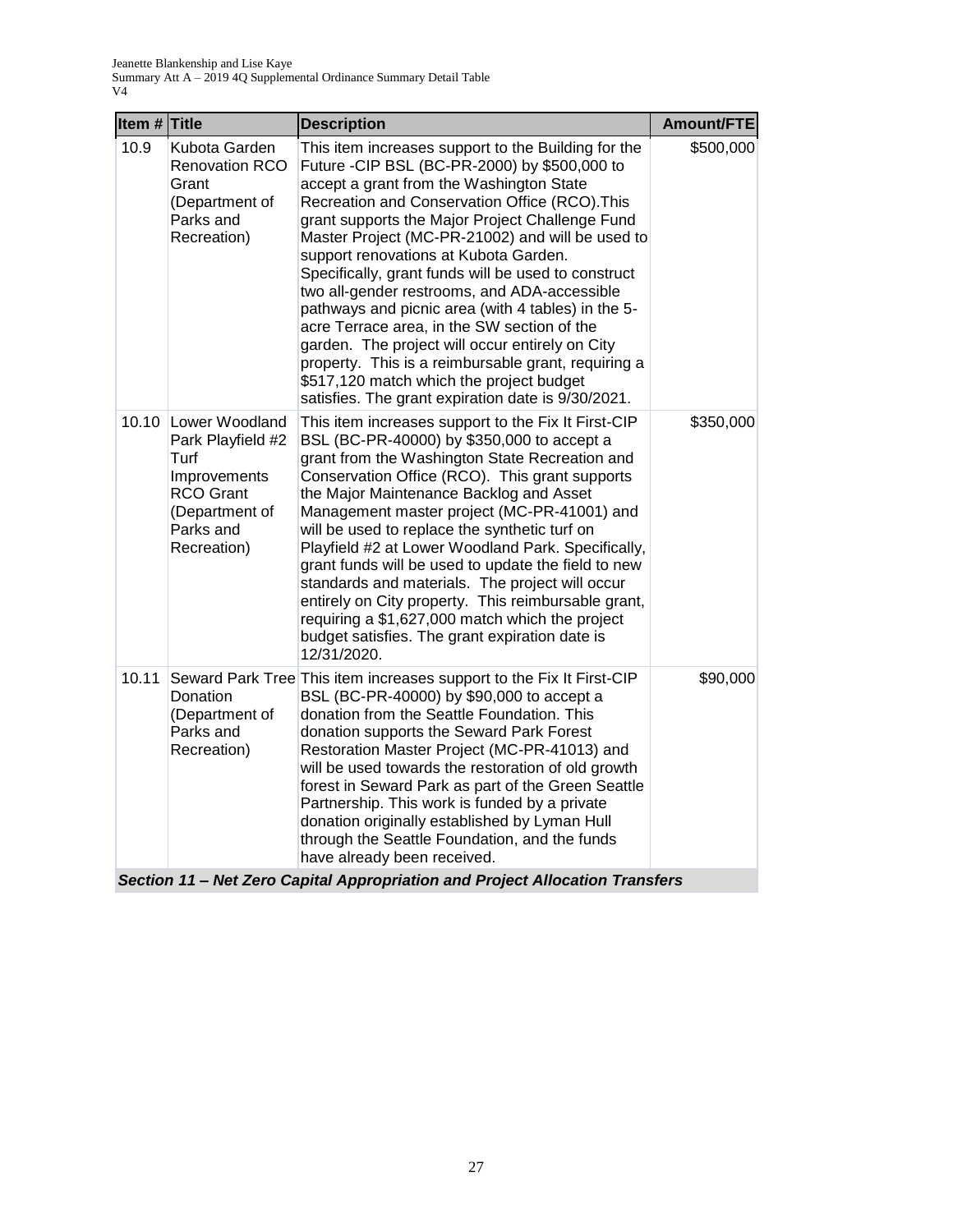| Item # Title |                                                                        | <b>Description</b>                                                                                                                                                                                                                                                                                                                                                                                                                                                                                                                                                                                                                                                                                                                                                                                                                                                                                                                                                                                                                                                                                                                                               | Amount/FTE |
|--------------|------------------------------------------------------------------------|------------------------------------------------------------------------------------------------------------------------------------------------------------------------------------------------------------------------------------------------------------------------------------------------------------------------------------------------------------------------------------------------------------------------------------------------------------------------------------------------------------------------------------------------------------------------------------------------------------------------------------------------------------------------------------------------------------------------------------------------------------------------------------------------------------------------------------------------------------------------------------------------------------------------------------------------------------------------------------------------------------------------------------------------------------------------------------------------------------------------------------------------------------------|------------|
| 11.1         | City Light)                                                            | Denny Substation This item reallocates \$7.9 million of budget within<br>- Network (Seattle the Transmission & Distribution - CIP BSL<br>(41000-MC-CL-Y), transfers \$3.5 million of budget<br>from the Customer Focused - CIP BSL (41000-<br>MC-CL-Z) and \$12.5 million of budget from the<br>Power Supply & Environmental Affairs - CIP BSL<br>(41000-MC-CL-X) to the Transmission &<br>Distribution - CIP BSL (41000-MC-CL-Y). This is<br>a total increase to this ongoing project of \$24.0<br>million. These funds are needed to cover<br>additional costs due to construction management<br>delays, fast-tracking of the Roy Street Loop &<br>Network due to network area growth,<br>unanticipated overtime & associated overheads<br>and \$11.9 million in construction claims. A major<br>portion of the funds available are from the<br>Boundary Licensing Mitigation program which is<br>experiencing delays with the Native Salmonid<br>Conservation Facility portion of the program.<br>Funding will be restored to this project in the out<br>years during the next budget cycle. Other funding<br>is available due to several project deferments. | \$0        |
| 11.2         | <b>Broad Street</b><br>Substation -<br>Network (Seattle<br>City Light) | This item transfers \$90,000 of project allocations<br>and appropriations from the Customer Focused -<br>CIP BSL (41000-BC-CL-Z) to the Transmission &<br>Distribution - CIP BSL (41000-BC-CL-Y) and<br>transfers \$750,000 of budget within the<br>Transmission & Distribution - CIP BSL (41000-BC-<br>CL-Y). This funding will be used to support SDOT-<br>mandated and customer-paid street and alley<br>vacations for the Convention Center project.<br>Funds are available by deferring work on<br>communications improvements and Network<br>Additions and Services at First Hill,<br>Massachusetts, Union & University. A subsequent<br>CIP transaction adds \$360,000 in revenue-backed<br>appropriation authority.                                                                                                                                                                                                                                                                                                                                                                                                                                      | \$0        |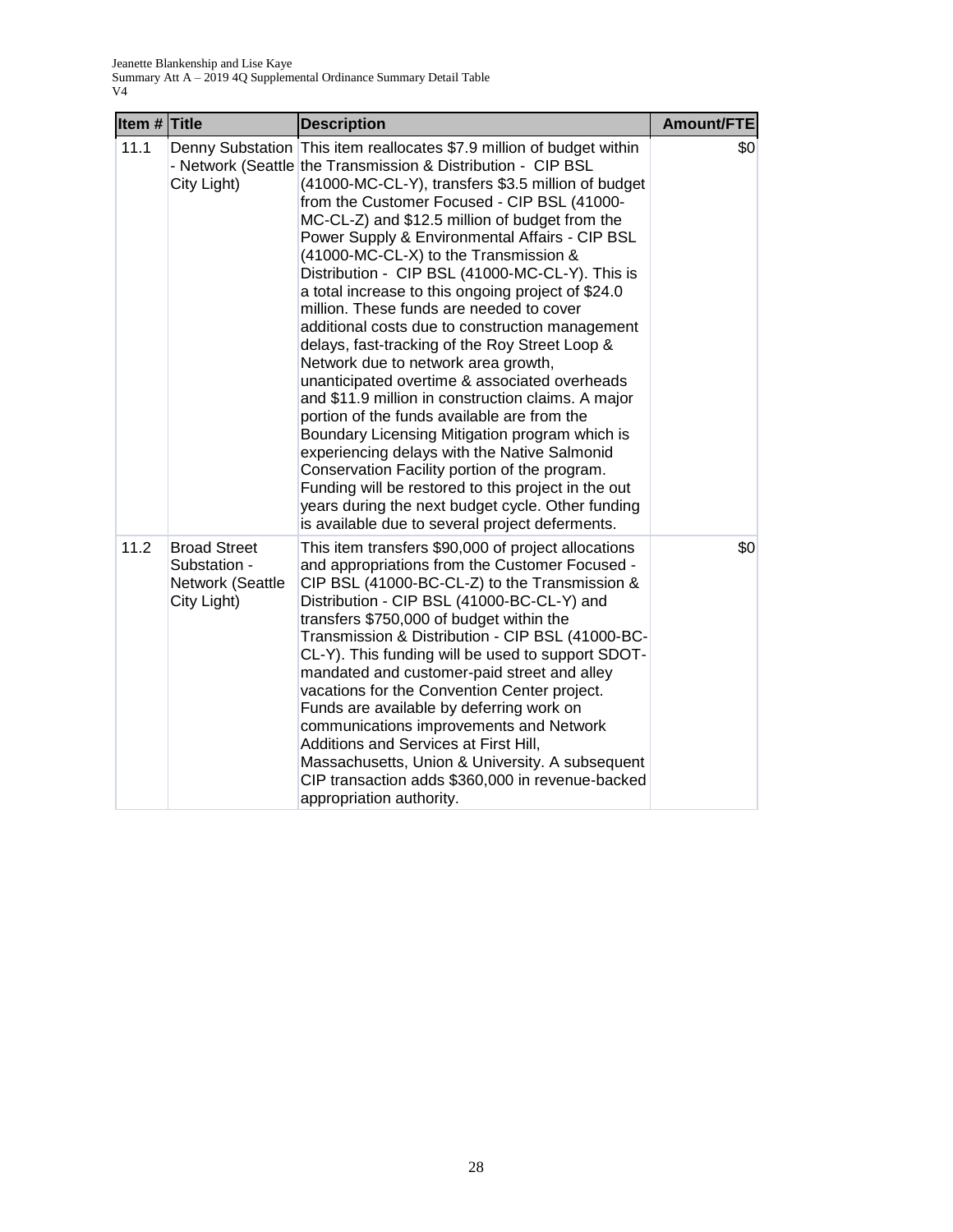| Item $#$ Title |                                                                                           | <b>Description</b>                                                                                                                                                                                                                                                                                                                                                                                                                                                                                                                                                                                                                                                                                                                                                                                                                                                                                                                                                                                                                                                                                      | Amount/FTE |
|----------------|-------------------------------------------------------------------------------------------|---------------------------------------------------------------------------------------------------------------------------------------------------------------------------------------------------------------------------------------------------------------------------------------------------------------------------------------------------------------------------------------------------------------------------------------------------------------------------------------------------------------------------------------------------------------------------------------------------------------------------------------------------------------------------------------------------------------------------------------------------------------------------------------------------------------------------------------------------------------------------------------------------------------------------------------------------------------------------------------------------------------------------------------------------------------------------------------------------------|------------|
| 11.3           | Medium<br>Overhead and<br>Underground<br>Services (Seattle<br>City Light)                 | This item transfers \$2.0 million of project<br>allocations and appropriations from the Financial<br>Services-CIP BSL (41000-BC-CL-W) and \$1.0<br>million of project allocations and appropriations<br>from the Power Supply & Environmental Affairs -<br>CIP BSL (41000-MC-CL-X) to the Customer<br>Focused - CIP BSL (41000-BC-CL-Z). This<br>funding will be used to cover medium service<br>connections for new customers that are trending<br>higher than forecasted by the Office of Economic<br>Development. With the recent up-zoning, the<br>demand for new medium services will continue to<br>stay above forecasts. Funding is available<br>because PeopleSoft Reimplementation completed<br>under budget and the Skagit Boating<br>Improvements project is delayed 6-9 months due<br>to permitting requirements. There is a subsequent<br>CIP revenue-backed transaction that will increase<br>appropriations by an additional \$2.0 million.                                                                                                                                              | \$0        |
| 11.4           | <b>Meter Additions</b><br>Transfer from<br>Alaksan Way<br>Viaduct (Seattle<br>City Light) | This item reallocates \$1.0 million of budget within<br>the Customer Focused- CIP BSL (41000-BC-CL-<br>Z). Funds are needed because meters and labor<br>budgeted were insufficient to accommodate<br>customer growth. In 2015, the Meter Additions<br>budget was lowered due to the implementation of<br>the Advanced Metering Infrastructure (AMI)<br>project. Now that the AMI project is nearing its<br>completion, meters for new construction are<br>charged to Meter Additions, however the budget<br>has not been restored to previous levels. Funds<br>are available from the Alaskan Way Viaduct<br>because of construction delays impacting the<br>Waterfront Redevelopment.                                                                                                                                                                                                                                                                                                                                                                                                                  | \$0        |
| 11.5           | Denny Substation<br>Development<br>(Seattle City<br>Light)                                | This item reallocates \$1.2 million of budget within<br>the Transmission & Distribution - CIP BSL<br>(41000-MC-CL-Y), and transfers \$7.1 million of<br>budget from the Customer Focused - CIP BSL<br>(41000-MC-CL-Z) and \$14.8 million of budget<br>from the Power Supply & Environmental Affairs -<br>CIP BSL (41000-MC-CL-X) to the Transmission &<br>Distribution - CIP BSL (41000-MC-CL-Y). These<br>funds are needed to cover additional costs due to<br>schedule delays, change orders, City Light labor<br>increases, and \$18.5 million in claims for major<br>contractors. These increases, totaling \$23.1<br>million, bring the new Denny Substation project<br>total up to \$232.7 million from \$209.6 million. A<br>major portion of the funds available are from the<br>Boundary Licensing Mitigation program which is<br>experiencing delays with the Native Salmonid<br>Conservation Facility portion of the program.<br>Funding will be restored to this project in the out<br>years during the next budget cycle. Other funding<br>is available due to several project deferments. | \$0        |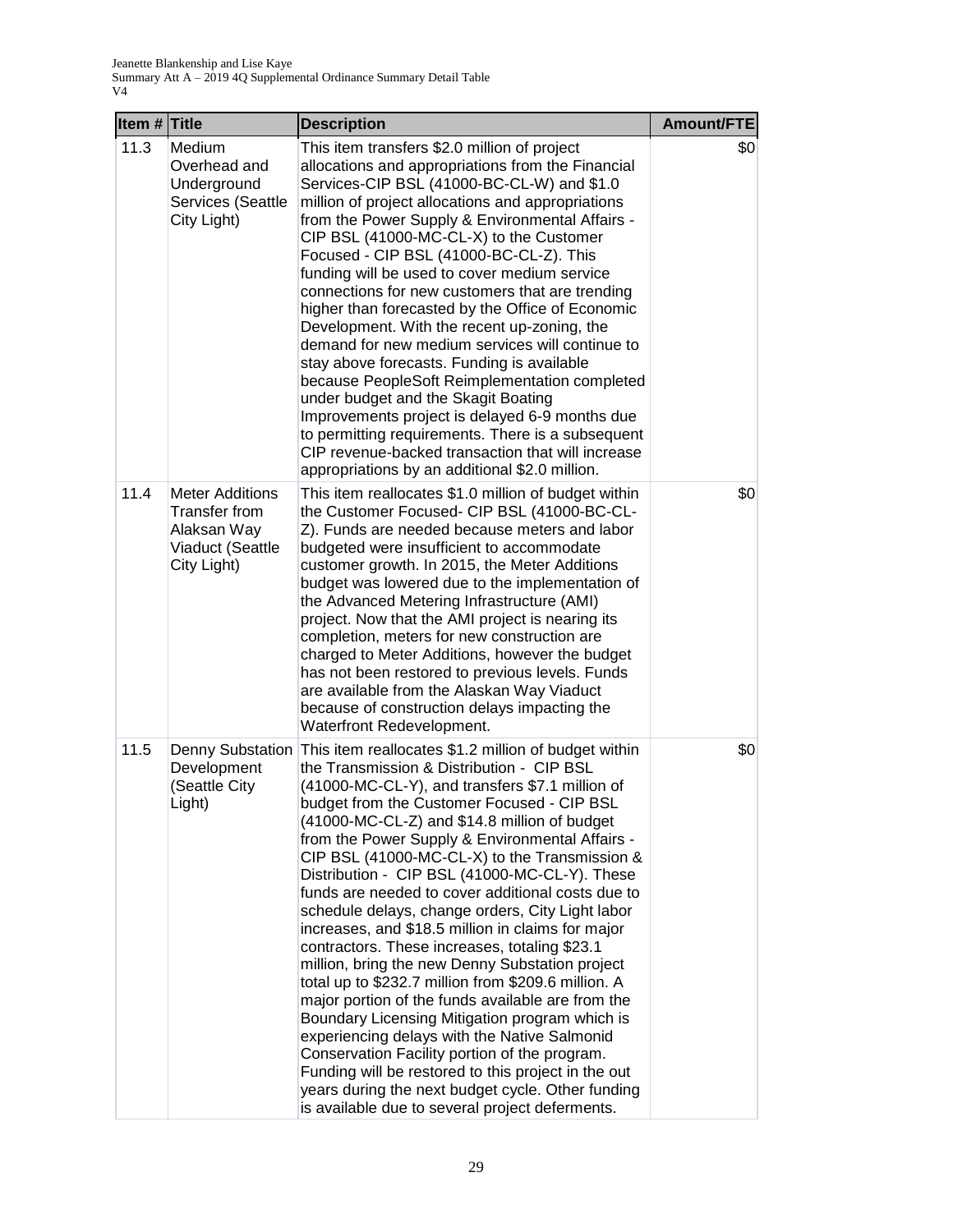| Item # Title |                                                                                                                                    | <b>Description</b>                                                                                                                                                                                                                                                                                                                                                                                                                                                                                                                                                                                                                                                                                                                                                                                                                                                                | Amount/FTE |
|--------------|------------------------------------------------------------------------------------------------------------------------------------|-----------------------------------------------------------------------------------------------------------------------------------------------------------------------------------------------------------------------------------------------------------------------------------------------------------------------------------------------------------------------------------------------------------------------------------------------------------------------------------------------------------------------------------------------------------------------------------------------------------------------------------------------------------------------------------------------------------------------------------------------------------------------------------------------------------------------------------------------------------------------------------|------------|
| 11.6         | Normal<br>Emergency:<br><b>Lightning Storm</b><br>(Seattle City<br>Light)                                                          | This item reallocates \$1.0 million of budget within<br>the Customer Focused - CIP BSL (41000-MC-CL-<br>Z). This funding will be used to cover costs<br>associated with outages related to the September<br>lightning storm. Funds are available from the<br>Alaskan Way Viaduct project due to construction<br>delays impacting the Waterfront Redevelopment<br>project.                                                                                                                                                                                                                                                                                                                                                                                                                                                                                                         | \$0        |
| 11.7         | Boundary Unit 51<br>Generator<br>Rebuild (Seattle<br>City Light)                                                                   | This item reallocates \$1.0 million of budget within<br>the Power Supply & Environmental Affairs - CIP<br>BSL (41000-BC-CL-X). This funding is needed for<br>City Light labor cost increases for the Boundary<br>Unit 51 Generator Rebuild as original estimates<br>were too low. Funding comes from Skagit Facility<br>Conservation project and is available because the<br>conservation projects at Skagit will be<br>deferred/delayed as there is not enough staff to<br>perform the work.                                                                                                                                                                                                                                                                                                                                                                                     | \$0        |
| 11.8         | <b>Skagit Minor</b><br><b>Emergent CIP</b><br>and Boundary<br>Crane<br>Improvements<br>(Seattle City<br>Light)                     | This item reallocates \$2.7 million of project<br>allocations within the Power Supply &<br>Environmental Affairs - CIP BSL (41000-BC-CL-<br>X). Funding of \$2.0 million is needed to cover<br>Skagit water meters, higher-than-estimated<br>construction costs at the Environmental Learning<br>Center for the snow roof, and material and labor<br>costs for the Ross Powerhouse cooling water<br>pipes. Funding of \$700,000 is needed to cover<br>construction change orders for the Boundary<br>Crane Improvements project. Funds are available<br>due to project delays with the Ross Dam - AC/DC<br>Distribution System Upgrade project, lower-than-<br>anticipated claims negotiations for Boundary<br>Powerhouse Generator Step-up Transformer<br>Replacement, and cost reductions due to planning<br>efficiencies for Diablo Powerhouse - Rebuild<br>Generator Unit 32. | \$0        |
| 11.9         | Unified Geograph<br>Information<br>System: Transfer<br>from PCB<br>Tracking &<br>Condition<br>Assesment<br>(Seattle City<br>Light) | This item reallocates \$2.5 million of budget within<br>the Transmission & Distribution - CIP BSL (41000-<br>BC-CL-Y). This funding is needed for to replenish<br>project costs that were transferred in the Q2 2019<br>supplemental. These funds are now needed to<br>complete the project. Funds are available from the<br>polychlorinated biphenyl (PCB) Tracking &<br>Condition Assessment project because the scope<br>for this project was reduced.                                                                                                                                                                                                                                                                                                                                                                                                                         | \$0        |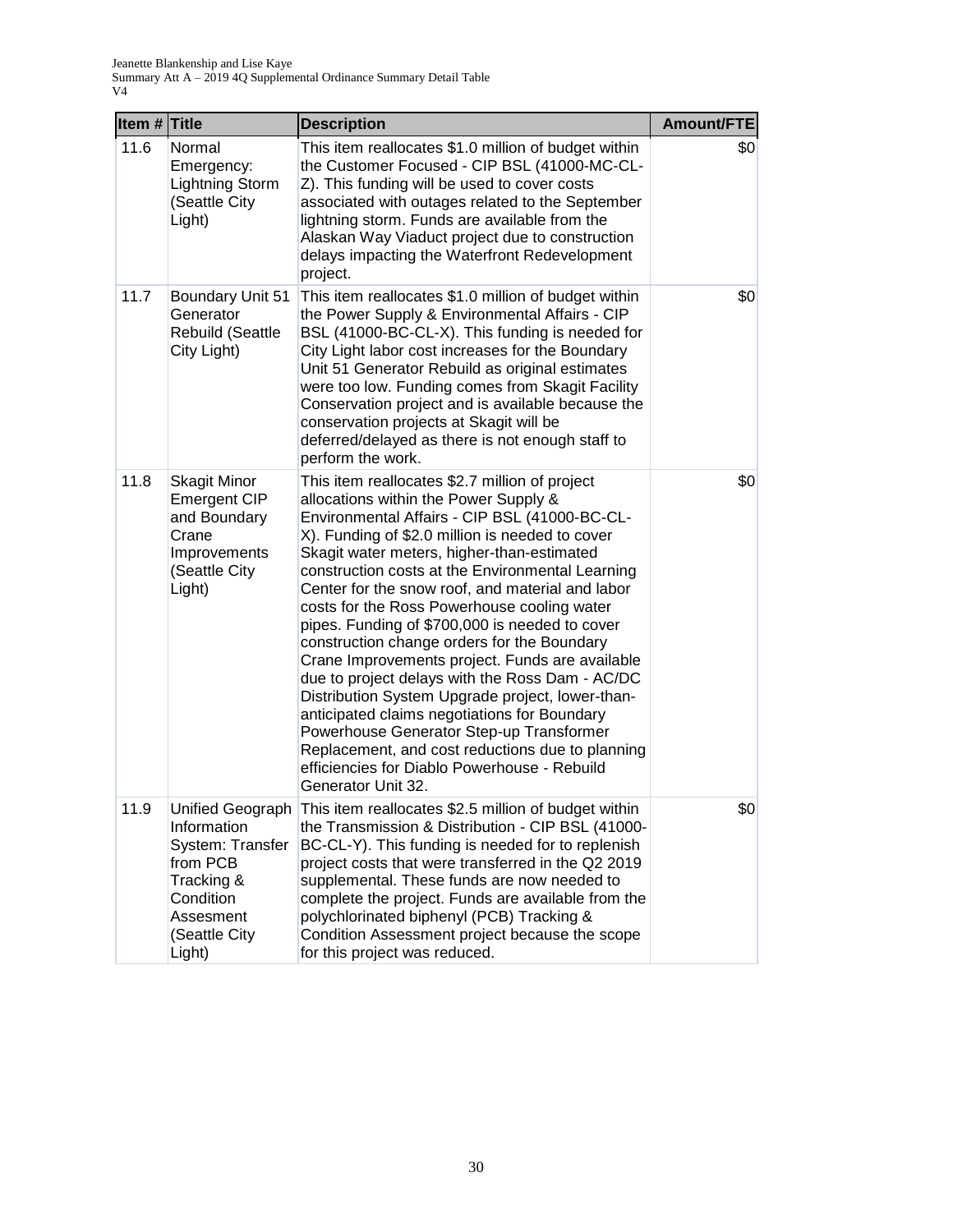| Item $#$ Title |                                                                                                                                  | <b>Description</b>                                                                                                                                                                                                                                                                                                                                                                                                                                                                                                                                                                                                                                                                                                                                                                                                                                                                                                                                                                                         | Amount/FTE |
|----------------|----------------------------------------------------------------------------------------------------------------------------------|------------------------------------------------------------------------------------------------------------------------------------------------------------------------------------------------------------------------------------------------------------------------------------------------------------------------------------------------------------------------------------------------------------------------------------------------------------------------------------------------------------------------------------------------------------------------------------------------------------------------------------------------------------------------------------------------------------------------------------------------------------------------------------------------------------------------------------------------------------------------------------------------------------------------------------------------------------------------------------------------------------|------------|
| 11.10          | Overhead<br>Equipment<br>Replacements<br>(Seattle City<br>Light)                                                                 | This item reallocates \$3.0 million of budget within<br>the Transmission & Distribution - CIP BSL (41000-<br>BC-CL-Y), transfers \$2.0 million of budget from<br>the Customer Focused - CIP BSL (41000-BC-CL-<br>Z) and \$2.0 million of budget from the Financial<br>Services - CIP BSL (41000-MC-CL-W) to the<br>Transmission & Distribution - CIP BSL (41000-BC-<br>CL-Y). Funds are needed to cover the remaining<br>planned pole replacements in 2019. In addition,<br>analysis showed that 5,300 poles rated as Priority<br>2 and 3, which have a higher risk, will need to be<br>replaced more rapidly than expected. This transfer<br>will allow City Light to complete the planned<br>replacements and to begin work on the high<br>priority pole replacements. Funding is available<br>due to delayed work with the IT Security Upgrades<br>project and the deferral of lower-priority work in<br>the Substation Equipment Improvements and<br>Local Transportation Driven Relocations projects. | \$0        |
| 11.11          | Underground<br><b>System Capacity</b><br><b>Additions (Seattle</b><br>City Light)                                                | This item reallocates \$3.0 million of budget within<br>the Transmission & Distribution - CIP BSL (41000-<br>BC-CL-Y). Funds are needed to cover for higher-<br>than-anticipated costs related to customer driven<br>underground capacity additions. Funding is<br>available due to the deferral of a substation<br>transformer purchase and the delay of work on the<br>East Pine wall project.                                                                                                                                                                                                                                                                                                                                                                                                                                                                                                                                                                                                           | \$0        |
|                | 11.12 Arterial Asphalt &<br>Concrete (AAC)<br>Program Phase I<br>to AAC Phase 2<br>(Seattle<br>Department of<br>Transportation)  | This item transfers appropriation authority in the<br>amount of \$697,020.71 all within the Major<br>Maintenance/Replacement BSL (BC-TR-19001).<br>This request will transfer funds from Arterial<br>Asphalt and Concrete (AAC) Phase 1 (MC-TR-<br>C070) to Arterial Asphalt and Concrete Phase 2<br>(MC-TR-C033), as SDOT is closing down the AAC<br>Phase 1 project and will only use AAC Phase 2<br>project going forward. This request is made up of<br>the Bridging the Gap fund, REET II, and CPT.                                                                                                                                                                                                                                                                                                                                                                                                                                                                                                   | \$0        |
| 11.13          | Parks Central<br><b>Waterfront Piers</b><br>Rehabilitation<br><b>UTGO Transfer</b><br>(Department of<br>Parks and<br>Recreation) | This item transfers appropriation authority of<br>\$1,495,000 in the Building for the Future CIP BSL<br>(BC-PR-2000) between two of the four UTGO<br>bond issues related to the Alaskan Way Seawall<br>bond measure approved by voters.                                                                                                                                                                                                                                                                                                                                                                                                                                                                                                                                                                                                                                                                                                                                                                    | \$0        |